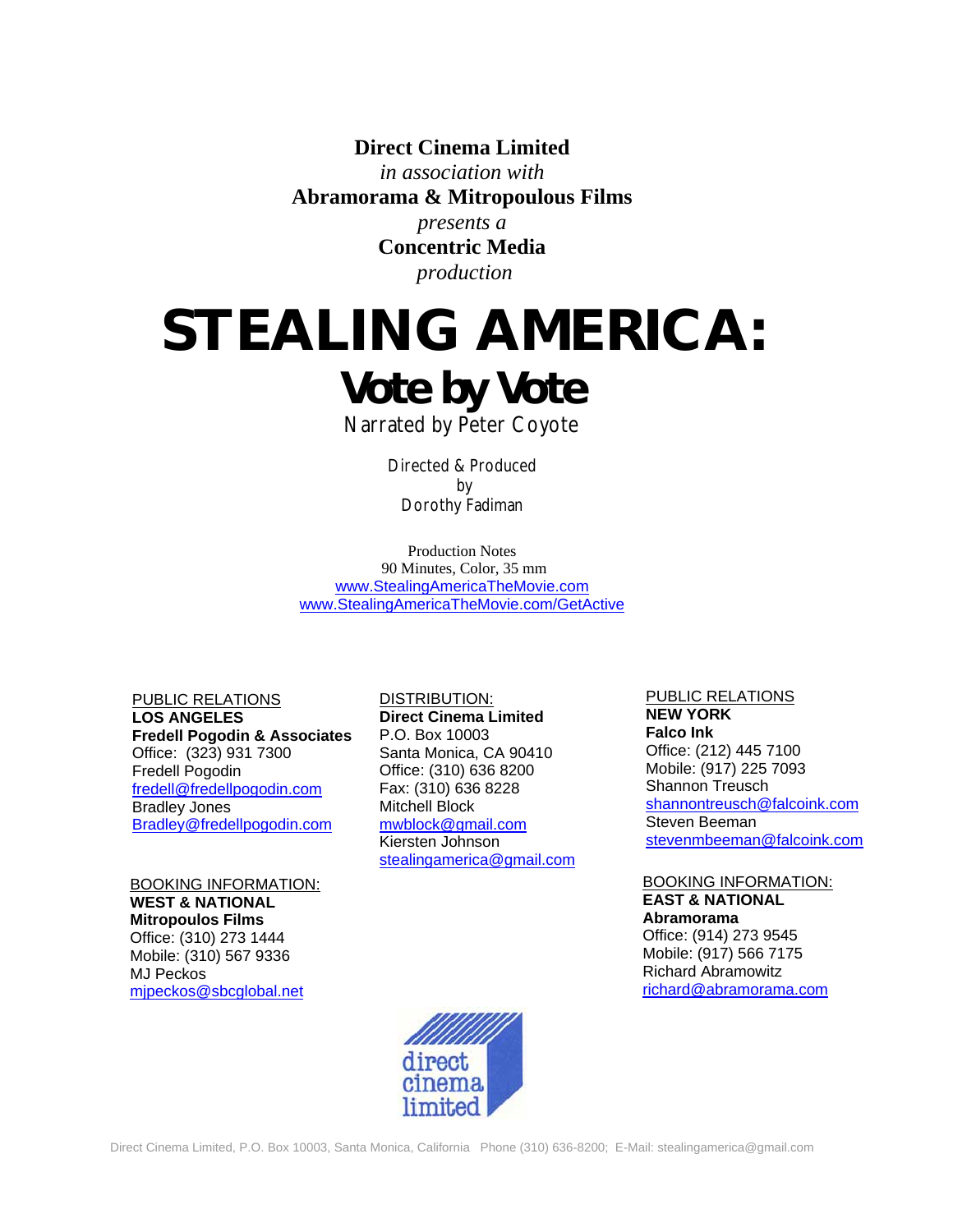# **CREDITS**

# **PRODUCER & DIRECTOR**

Dorothy Fadiman

# **NARRATOR**

Peter Coyote

# **MUSIC**

Laurence Rosenthal

# **EXECUTIVE PRODUCERS**

Mitchell Block James Fadiman

# **CO-PRODUCERS**

Bruce O'Dell Carla Henry

# **VIDEOGRAPHY**

Matthew Luotto & Rick Keller

# **PRINCIPAL EDITORS**

Katie Larkin Matthew Luotto Xuan Vu Ekta Bansal Bhargava

# **CONSULTING EDITORS**

Pam Wise, A.C.E. Kristin Atwell

# **ASSISTANT EDITORS**

Roopa Parameswaran & Joanne Dorgan

# **MOTION GRAPHICS**

Digital Turbulence Douglas DeVore & Wendy Van Wazer Laura Green & Matthew Luotto

# **ADDITIONAL VIDEOGRAPHY**

Fletcher Holmes, Mike Kash, Jim Heddle, Steve Longstreth, Andy Dillon, David Frenkel William Brandon Jourdan, Domenica Catalano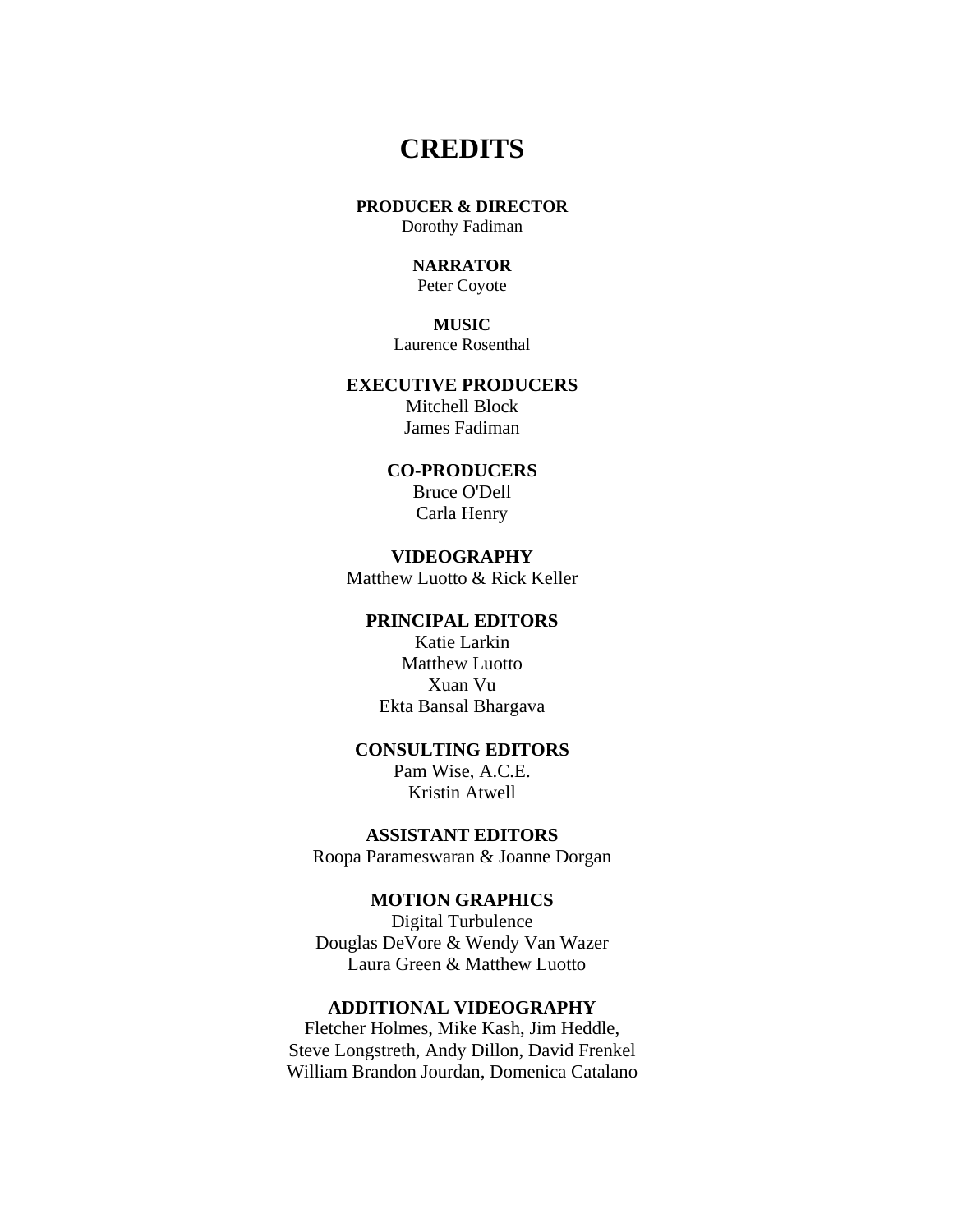# **ASSOCIATE PRODUCERS**

Katie Larkin Robert Carrillo Cohen James Q. Jacobs, Theron Horton, Jo Killen

# **ASSISTANTS to the PRODUCER**

Kristen Schultz Oliver & Laura Green

# **FIELD PRODUCERS**

Kat L'Estrange, Marty Ward Rick Keller, Matthew Segal, Kate Barney

# **ARCHIVAL TV FOOTAGE**

Lisa Rein & Pete Nicholls

# **ADDITIONAL FOOTAGE**

"ORWELL ROLLS in his GRAVE" - Robert Kane Pappas Kerry to Bush Animation - www.boomchicago.nl Suzanne Patzer, Jamia Shepherd, Pat Leahan Jeremy Robins, James Seligman, Judy Rhee Catherine Murphy, Matt Ruskin, Katya Miller

# **NARRATION RECORDING**

Rob Dickson

# **POST-PRODUCTION SOUND**

OUTPOST Studios Re-recording Mixer & Sound Design - Dave Nelson Dialogue Editor - Miik Dinko

# **MUSIC SCORING MIXER** Dan Alvarez

**MUSIC CONSULTANT** Lars Hidde

# **ADDITIONAL DIGITAL POST-PRODUCTION** R & R Studios

Robert Strong & Jeff Chang

# **ADDITIONAL EDITING**

Steve Longstreth, Robert Carrillo Cohen Robert Strong, Philip Safarik, Laura Green Ralph King, Byron Deming, Davinder Mahal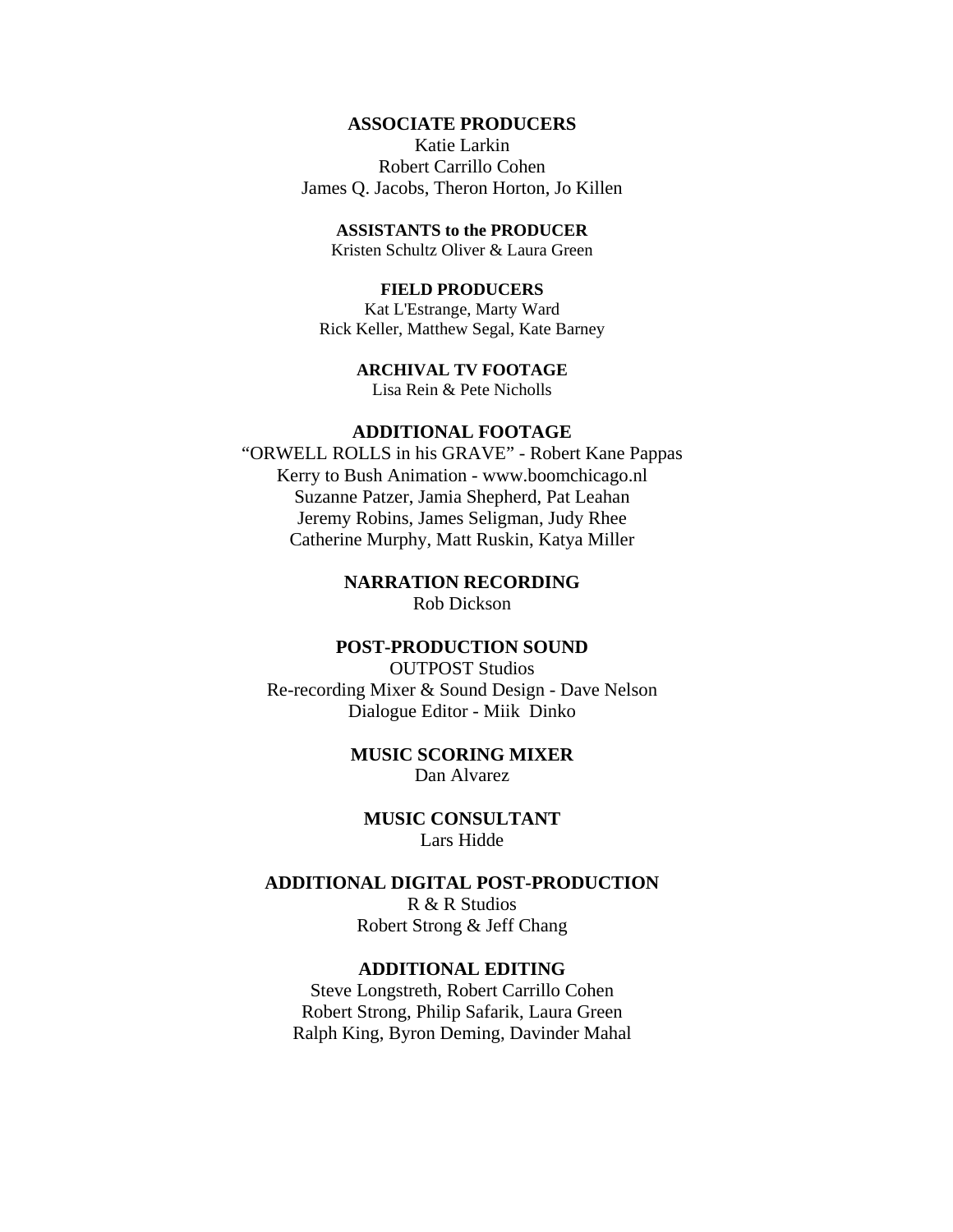# **RESEARCH**

Carla Henry, Jo Killen Victoria Parks, Jay McGowan Mary Anne Saucier

# **SPECIAL THANKS AND ACKNOWLEDGEMENTS**

Marvin S. Putnam O'Melveny & Myers, LLP Kiersten Leigh Johnson Peter De Conceicao Elizabeth Anne Springett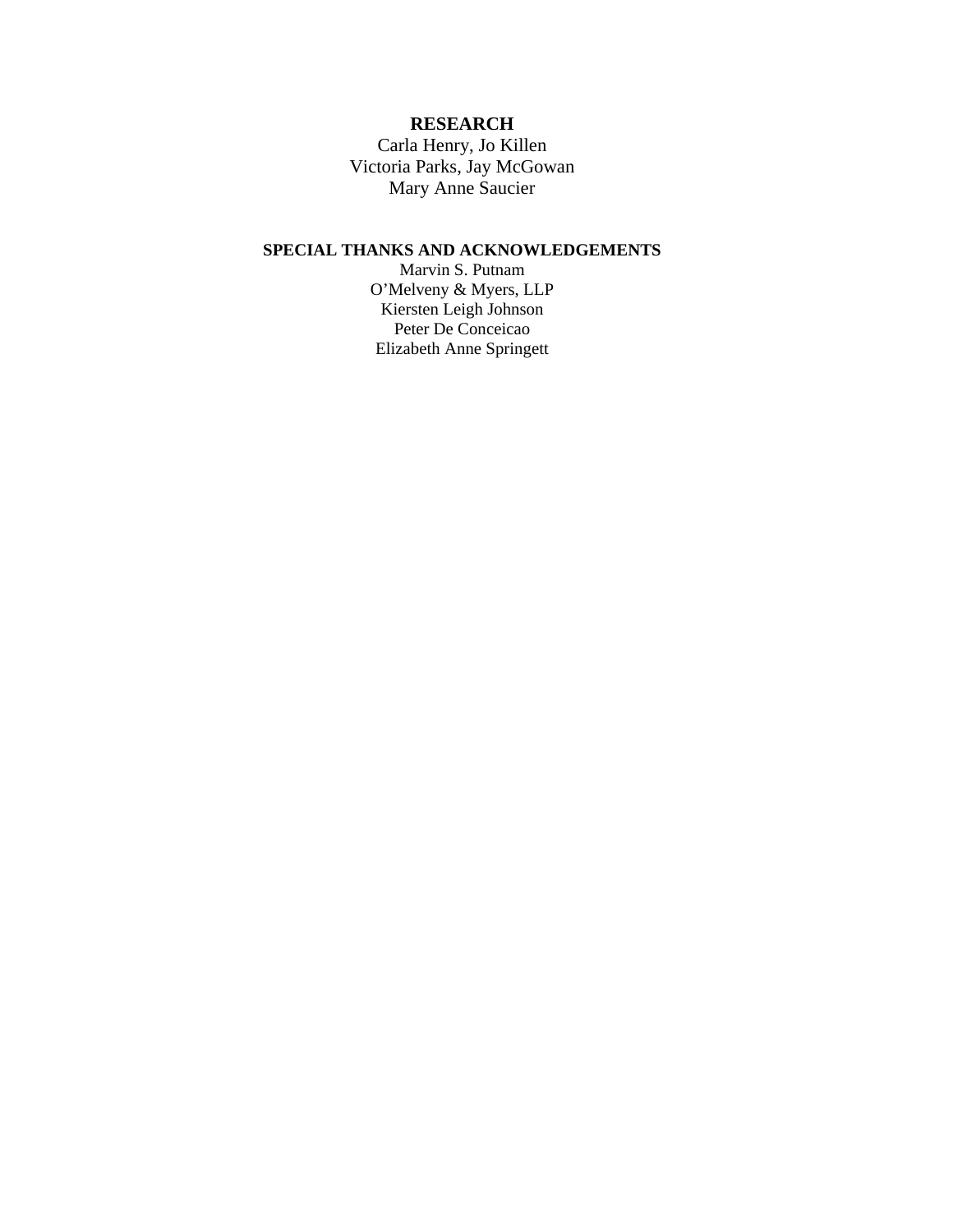*Employing first-person accounts, extensive research and telling clips gleaned from the nightly news, Emmy Award-winning and Academy Award-nominated social issue filmmaker Dorothy Fadiman shines a*  spotlight on the gritty reality of the last decade's most egregious incidents of U.S. electoral *insecurity*.

# **SYNOPSIS**

# **For more than 20 years, exit polls accurately predicted U.S. election results. Over the last 10 years, that reliability has progressively disappeared. What's going on?**

The last two presidential elections both came down to a relatively small number of votes, and in both elections the integrity of the voting process has been called into question. With the upcoming election looking to be similarly close, the time has come to ask the questions: what happened in 2000 and 2004; what has changed since; and what can be done to ensure a fair and honest tabulation of votes in 2008?

**STEALING AMERICA:** Vote by Vote brings together behind-the-scenes perspectives from the U.S. presidential election of 2004 – plus startling stories from key races in 1996, 2000, 2002 and 2006. Unbiased and nonpartisan, the film sheds light on a decade of vote counts that don't match votes cast – uncounted ballots, vote switching, undervotes and many other examples of election totals that warrant serious investigation.

Throughout **STEALING AMERICA**, we hear from voters who experienced a wide range of problems, including those whose votes flipped from one candidate to another and those whose polls didn't have enough machines to serve the number of voters. Investigative journalists describe how their reportage on election fraud was sidelined. First-person citizen testimonies speak of waiting in line nine hours to vote. We hear how polling experts' requests for essential information – such as precinct voting data necessary to examine irregularities – had been rejected, while ballots were being systematically destroyed, making audits impossible.

*In an effort to create the least biased and most balanced picture of this contentious issue, filmmaker Dorothy Fadiman has called upon experts from across the political spectrum, including:* 

• **Bob Hagan** – Ohio State Senator and first-hand witness to on-screen vote switching.

• **Paul Craig Roberts** -- [Economist](http://en.wikipedia.org/wiki/Economist) and former Assistant Secretary of the Treasury under Reagan and sometimes called the "Father of Reaganomics." He is a former editor and columnist for the *[Wall Street Journal](http://en.wikipedia.org/wiki/Wall_Street_Journal)*, *[Business Week](http://en.wikipedia.org/wiki/Business_Week)* and [Scripps Howard News Service,](http://en.wikipedia.org/wiki/Scripps_Howard_News_Service) and is at present a nationally syndicated columnist for [Creators Syndicate.](http://en.wikipedia.org/wiki/Creators_Syndicate)

• **Robert F. Kennedy, Jr**. – Activist, author, [environmental lawyer](http://en.wikipedia.org/wiki/Environmental_law) and co-host of *[Ring of Fire](http://en.wikipedia.org/wiki/Ring_of_Fire_%28radio_program%29)* on the [Air America](http://en.wikipedia.org/wiki/Air_America_Radio)  [Radio](http://en.wikipedia.org/wiki/Air_America_Radio) network.

• **Charles Lewis** – Investigative journalist and former *60 Minutes* producer. Founder, Center for Public Integrity.

• **Bruce O' Dell** and **Chuck Herrin** – Fortune 100 company computer security analysts.

• **Greg Palast** – BBC investigative journalist whose reportage on the issue made the front page in U.K. and Europe, but was suppressed in the U.S.

• **Dr. Avi Rubin** – Director of the Information Security Institute at Johns Hopkins University.

• **Ion Sancho** – Leon County Supervisor of Elections. Appointed by the Florida Supreme Court to count the votes in the disputed 2000 presidential election, Sancho blazed a trail in proving that it is possible to "hack" into voting machines and change the totals.

• **Dr. Jonathan Simon** – Data analyst, who has been focusing on exit poll discrepancies.

• **John Zogby** – International polling authority.

• **Dr. Victoria Lovegren** - Senior-level data architect and systems analyst Case Western Reserve

**STEALING AMERICA** unveils patterns of anomalies at every level of the electoral process. Controversial partnerships perpetuate a secretive environment, as relevant facts and figures remain hidden from view. As a result, most Americans have no real sense of the threat to free and fair elections. As seemingly unrelated pieces of the puzzle come together, a chilling picture emerges of widespread, artfully crafted "glitches" that, in the final tallies, have the capacity to alter election results.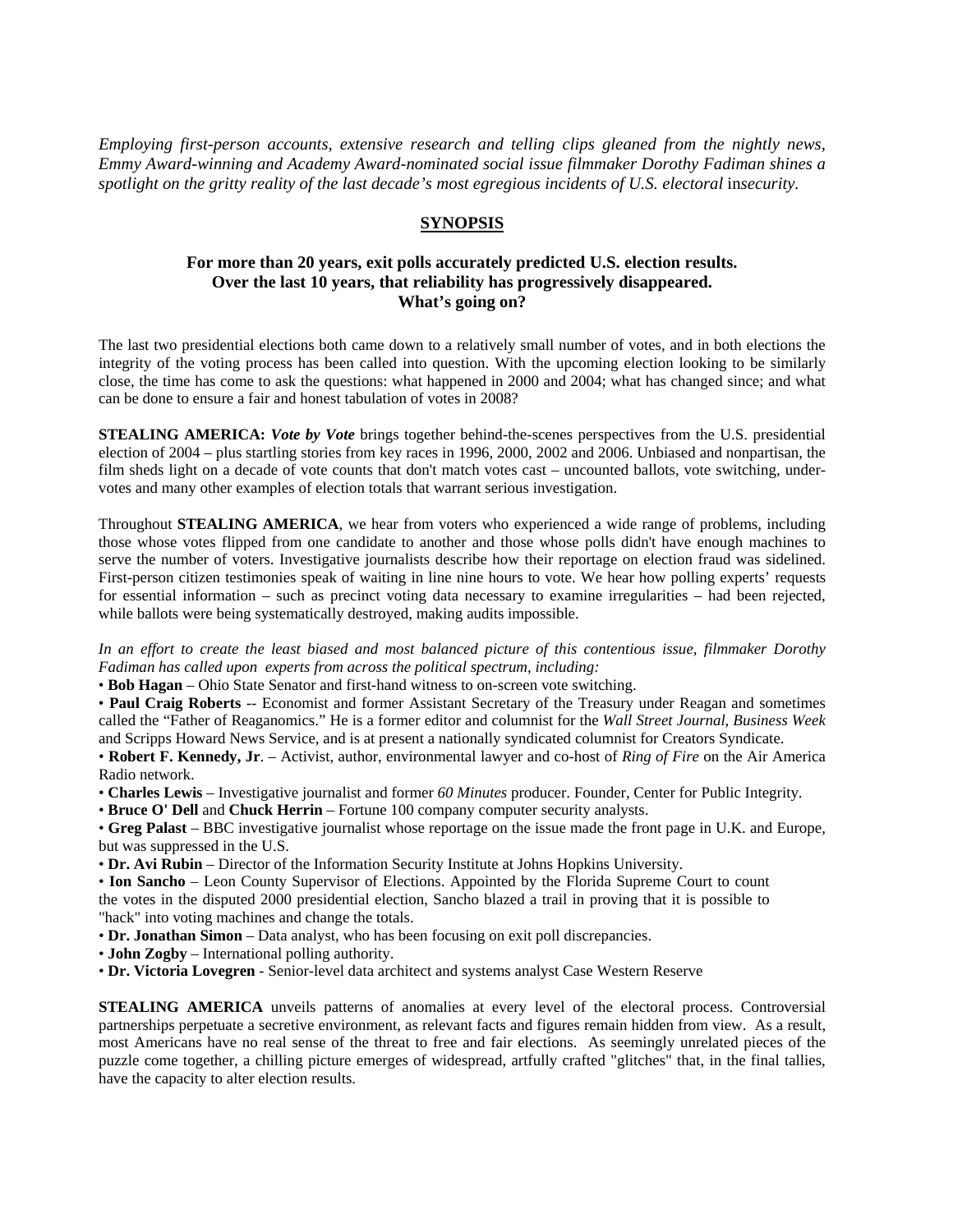| STEALING AMERICA: WHO IS WHO |                                                                                                                                                                                                                                                                                                                                                                                                                                                                                                            |  |
|------------------------------|------------------------------------------------------------------------------------------------------------------------------------------------------------------------------------------------------------------------------------------------------------------------------------------------------------------------------------------------------------------------------------------------------------------------------------------------------------------------------------------------------------|--|
| <b>Kim Akins</b>             | Kim Akins is currently acting as an administrative hearing officer for the Mahoning<br>County, Ohio, Child Support Enforcement Agency. She earned her law degree from<br>the University of Akron in 1989, and is a politically active, card-carrying member of<br>the ACLU.                                                                                                                                                                                                                                |  |
| Libby Anker                  | Libby Anker begins a tenure track position at George Washington University in the<br>fall of 2008. The focus of her research is American democracy. She completed her<br>PhD in Political Science at the University of California, Berkeley in 2007. She<br>subsequently served as the Carol G. Lederer Postdoctoral Fellow at the Pembroke<br>Center at Brown University.                                                                                                                                 |  |
| John Boyd                    | John W. Boyd has been a practicing lawyer since 1973, specializing in civil rights,<br>election law, employment law and complex commercial litigation, including trials,<br>appeals and class actions. He has had extensive involvement in election-related<br>litigation, including ballot access, voter identification, redistricting and voting<br>machine challenges.                                                                                                                                  |  |
| Stephen Colbert              | Stephen Colbert is an Emmy and Peabody award-winning comedian, satirist, actor<br>and writer. He is best known for his work on Comedy Central's The Daily Show and<br>his own Colbert Report, as well as for his coinage of the word "truthiness."                                                                                                                                                                                                                                                         |  |
| Clint Curtis                 | Clinton Eugene "Clint" Curtis became a computer programmer in 1985 and has been<br>responsible for successful deployments of database, prototype and document<br>management systems for a number of businesses and other organizations. These<br>include: NASA, Department of Human Services (Washington DC), Florida<br>Department of Transportation, Florida Department of Law Enforcement, Florida Fish<br>and Wildlife Commission, Florida School Food Service and Florida State Technology<br>Office. |  |
|                              | Since June 2003, Matthew Damschroder has served as the Director of the Franklin<br>County Board of Elections as its Director. Prior to his service with the board,<br>Matthew was Executive Director of the Franklin County Republican Party. He is a<br>native of Columbus, Ohio.                                                                                                                                                                                                                         |  |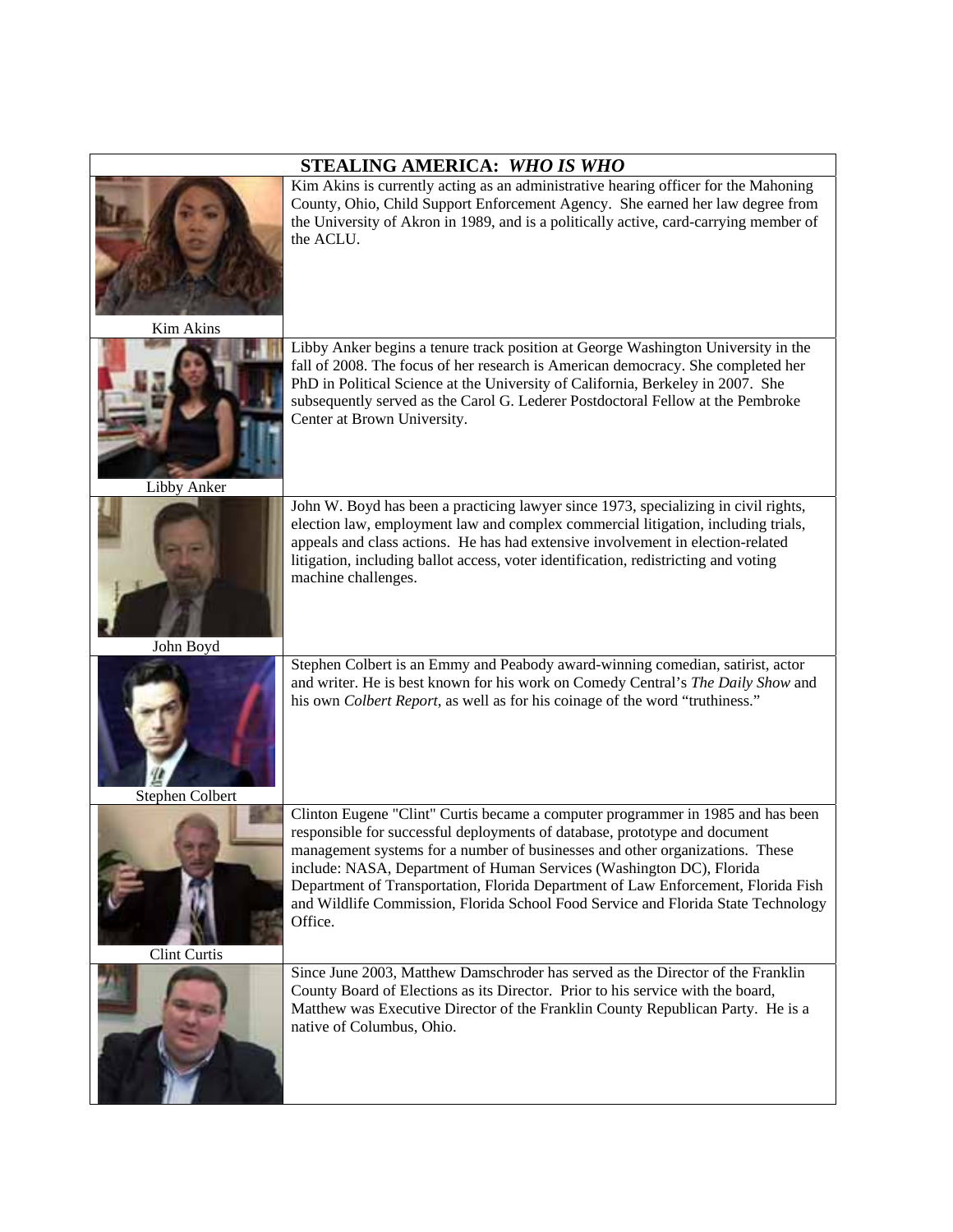| Matthew Damschroder       |                                                                                                                                                                                                                                                                                                                                                                                                                                                                                        |
|---------------------------|----------------------------------------------------------------------------------------------------------------------------------------------------------------------------------------------------------------------------------------------------------------------------------------------------------------------------------------------------------------------------------------------------------------------------------------------------------------------------------------|
| <b>Bob Fitrakis</b>       | Bob Fitrakis is the Executive Director of the Columbus Institute for Contemporary<br>Journalism (CICJ) and a Political Science professor at Columbus State Community<br>College and CICJ. He served as an Election Protection attorney on November 2,<br>2004, in Franklin County, Ohio, and called the first public hearings on voter<br>suppression and election irregularities. He has published the Free Press, a<br>progressive alternative journal since 1992. www.freepress.org |
|                           | The Reverend Susan Frederick-Gray received her Master of Divinity degree from                                                                                                                                                                                                                                                                                                                                                                                                          |
|                           | Harvard Divinity and was ordained in June 2002. Following many years as the<br>Minister of the First Unitarian Universalist Church of Youngstown, Ohio, she now<br>lives in Arizona where serves as the Minister of the Unitarian Universalist<br>Congregation in Phoenix.                                                                                                                                                                                                             |
| Reverend Susan Frederick- |                                                                                                                                                                                                                                                                                                                                                                                                                                                                                        |
| Gray                      |                                                                                                                                                                                                                                                                                                                                                                                                                                                                                        |
| <b>Brad Friedman</b>      | Brad Friedman is an Investigative Blogger and Managing Editor of the website<br>www.BradBlog.com, where he reports extensively on election irregularities. He is<br>the co-founder of VelvetRevolution.us, an umbrella organization of citizen groups<br>addressing issues from Election Reform to Media Reform. He writes for Huffington<br>Post, Mother Jones and Hustler. His radio program can be found at:<br>www.BradShow.com                                                    |
|                           | Bob Hagan was first elected to office in 1986 as an Ohio State Representative. He                                                                                                                                                                                                                                                                                                                                                                                                      |
| <b>Bob Hagan</b>          | served as an Ohio State Senator from 1998 - 2006 and was recently re-elected to the<br>Ohio House of Representatives. Prior to holding office, Hagan worked as a<br>locomotive engineer for CSX Transportation Inc., where he still works when not in<br>session.                                                                                                                                                                                                                      |
|                           | Chuck Herrin, CISSP, CISA, MCSE 2000, CEH, is an IT Security Consultant whose                                                                                                                                                                                                                                                                                                                                                                                                          |
|                           | client list includes many of the Fortune 500 companies. His specialties include<br>penetration testing and IT auditing. He enjoys giving "Hands-on Hacking"<br>demonstrations which highlight how easy gaining access to resources can be. When<br>he's not causing blue screens on his test lab computers, he is working on his Ph D,<br>which he swears he will finish someday soon.                                                                                                 |
| Chuck Herrin              |                                                                                                                                                                                                                                                                                                                                                                                                                                                                                        |
|                           | Chris Hood has been working in the arena of government technology for many years.<br>In the late 1970s, he was involved in the development of aftermarket emission control<br>and EPA compliance. He later worked as a consultant for Diebold Election Systems,<br>helping the company promote its new electronic voting machines in Georgia in 2002.<br>Since that experience, he has been a strong advocate of paper voting.                                                         |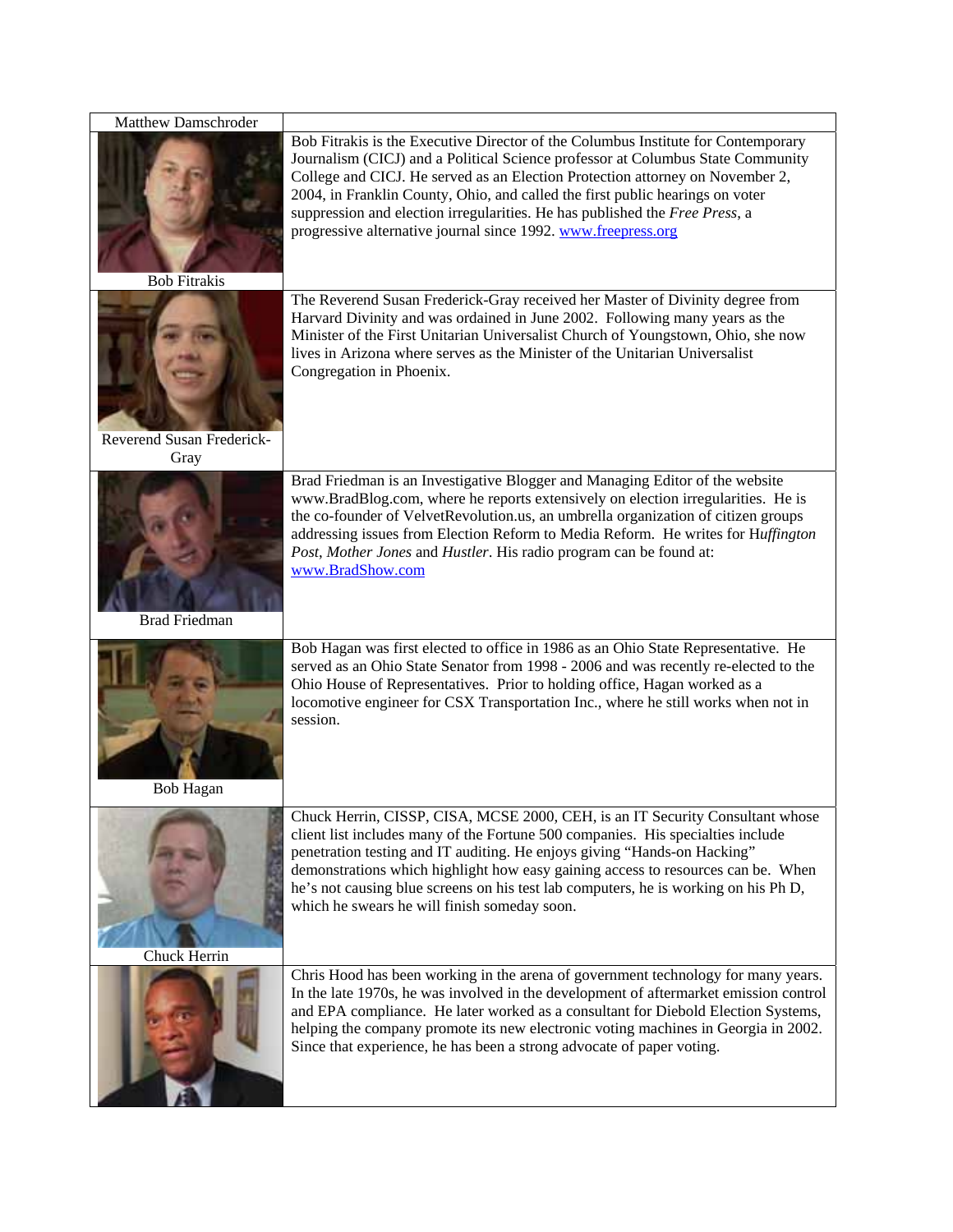| Chris Hood             |                                                                                                                                                                                                                                                                                                                                                                                                                                                                                                                                                 |
|------------------------|-------------------------------------------------------------------------------------------------------------------------------------------------------------------------------------------------------------------------------------------------------------------------------------------------------------------------------------------------------------------------------------------------------------------------------------------------------------------------------------------------------------------------------------------------|
| Robert F. Kennedy, Jr. | Robert F. Kennedy, Jr. is an activist and author who is widely recognized as the<br>country's most prominent environmental attorney, working tirelessly to safeguard the<br>environment and public health. His op-ed columns appear regularly in The New York<br>Times and other major newspapers. He is a co-host, with Mike Papatonio, of Ring of<br>Fire on the Air America Radio network. www.ringoffireradio.com                                                                                                                           |
|                        | Bob Koehler is a Chicago-based journalist whose weekly column on politics is                                                                                                                                                                                                                                                                                                                                                                                                                                                                    |
| <b>Bob Koehler</b>     | nationally syndicated by Tribune Media Services. Calling his work "part political<br>brawl, part secular prayer," his column, which has appeared in hundreds of<br>mainstream newspapers, is a strong critique of mainstream understandings of war,<br>poverty, social inequity, environmental degradation and the state of our democracy.<br>www.commonwonders.com                                                                                                                                                                             |
|                        |                                                                                                                                                                                                                                                                                                                                                                                                                                                                                                                                                 |
|                        | Lynn Landes is a freelance journalist who writes about politics, health, and the<br>environment. She is also the publisher of <i>The Landes Report</i> . She is a leading<br>researcher and analyst on voting integrity issues. In 2004, she filed a federal<br>lawsuit in which she challenged the use of voting machines and absentee ballots in<br>the city of Philadelphia. www.thelandesreport.com/report/VotingSecurity.htm                                                                                                               |
| Lynn Landes            |                                                                                                                                                                                                                                                                                                                                                                                                                                                                                                                                                 |
| Pat Leahan             | Pat Leahan is Co-Director of the Las Vegas (New Mexico) Peace & Justice Center,<br>which uses the Civil Rights Movement's model of grassroots organizing. She has<br>been involved since the early days of the election integrity movement, helping to<br>bring paper ballot legislation to New Mexico. Leahan maintains a commitment to<br>peace and justice and feels called to this as her life's work. She also teaches part-<br>time in the Department of Behavioral Sciences at New Mexico Highlands University.<br>www.lypeacecenter.org |
|                        | Glorianne Leck taught for over 30 years as a Professor of Education at Youngstown                                                                                                                                                                                                                                                                                                                                                                                                                                                               |
| Glorianne Leck         | (Ohio) State University. During the 2004 Presidential election, Leck was an elected<br>precinct committee person working in the inner city of Youngstown, Ohio.                                                                                                                                                                                                                                                                                                                                                                                 |
|                        | Charles Lewis is an investigative journalist. In late 1988, he quit a successful career                                                                                                                                                                                                                                                                                                                                                                                                                                                         |
| Charles Lewis          | as a producer for the CBS News program 60 Minutes and began the Center for Public<br>Integrity, a nonprofit, nonpartisan watchdog organization in Washington that<br>investigates political influence, corruption and other ethics-related issues. He is<br>currently president and CEO of the Fund for Independence in Journalism in<br>Washington. www.tfij.org                                                                                                                                                                               |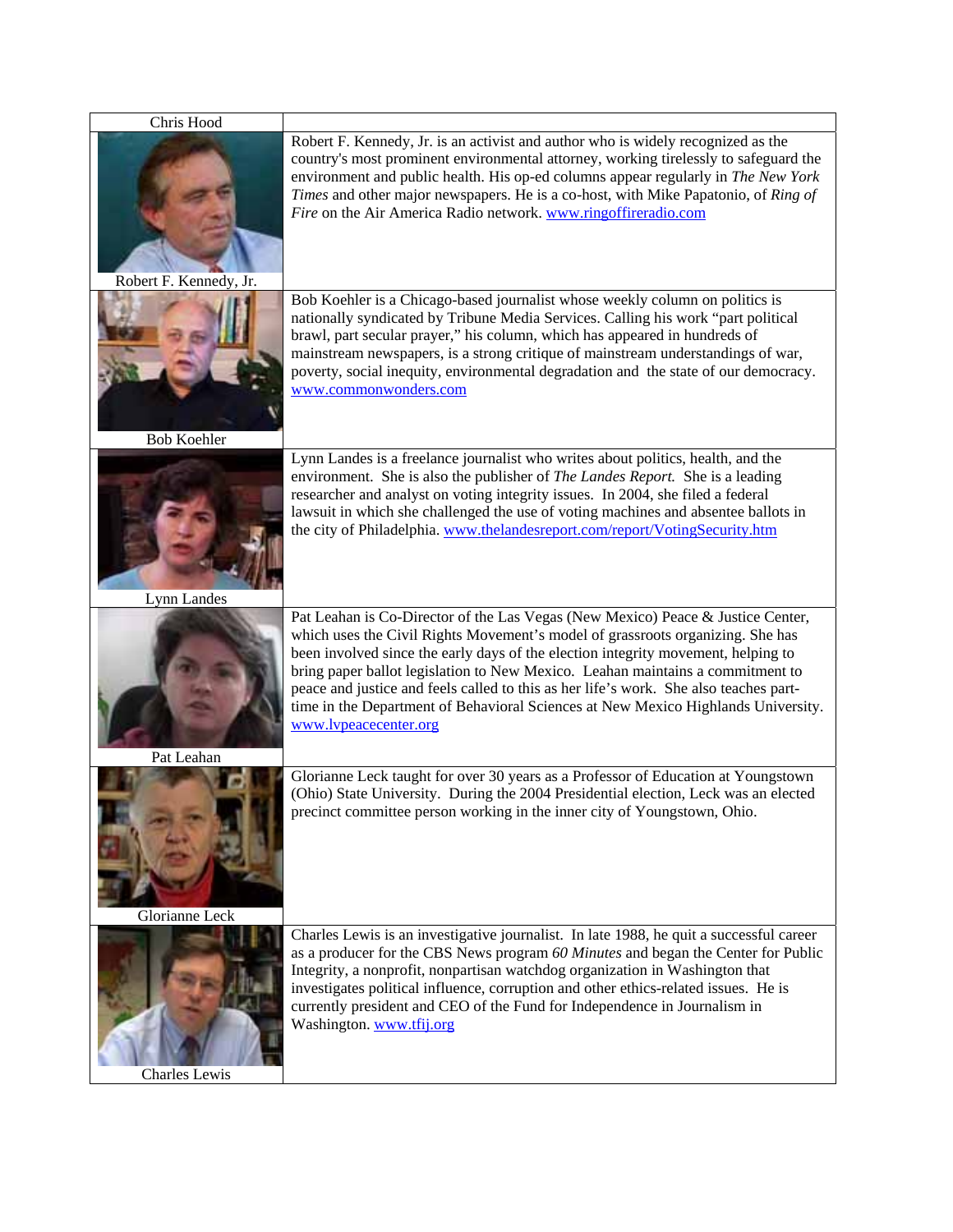| Victoria Lovegren     | Dr. Victoria Lovegren is a senior-level data architect, systems and business analyst,<br>educator and decision-science specialist with extensive background in operations<br>management, and over 32 years of experience in the field. Dr. Lovegren is also a<br>democracy, election-integrity and media-reform activist. She is founder of Ohio<br>Vigilance and a board member of Election Defense Alliance.                                                                                                                                              |
|-----------------------|-------------------------------------------------------------------------------------------------------------------------------------------------------------------------------------------------------------------------------------------------------------------------------------------------------------------------------------------------------------------------------------------------------------------------------------------------------------------------------------------------------------------------------------------------------------|
| Bruce O'Dell          | Bruce O'Dell is an information technology consultant with more than 25 years<br>experience focused on the security and design of large-scale computer systems for<br>Fortune 100 clients in the financial services industry. He applies his technical<br>expertise to his work as an election integrity activist. O'Dell is an advocate of<br>citizen-run elections using hand-counted paper ballots. He is currently affiliated with<br>the Election Defense Alliance. www.electiondefensealliance.org                                                     |
| <b>Greg Palast</b>    | Greg Palast, an investigative journalist, is the author of the New York Times<br>bestseller, Armed Madhouse. Palast's stories appear regularly on BBC television and<br>in the U.K. Guardian. His reports election irregularities in 2004, the spike of the FBI<br>investigations of the bin Ladens before September 11 and the secret State Department<br>documents planning the seizure of Iraq's oil fields have won him a record six "Project<br>Censored Awards" for reporting the news American media doesn't want you to hear.<br>www.gregpalast.com |
| Paul Craig Roberts    | Paul Craig Roberts, Ph D, has had careers in government and journalism. He was<br>appointed as Assistant Secretary of the Treasury by President Reagan. He was an<br>associate editor at the Wall Street Journal, and columnist for Business Week, the<br>Scripps Howard News Service and for Creators Syndicate in Los Angeles. His<br>academic appointments include Senior Research Fellow, Hoover Institution, Stanford<br>University.                                                                                                                   |
| Lida Rodriguez-Taseff | Lida Rodriguez-Taseff is a lawyer and activist. A partner at the international law<br>firm of Duane Morris LLP, her voting work includes co-founding and chairing the<br>Miami-Dade Election Reform Coalition, and directing the Advancement Project's<br>Right to Vote Public Education Initiative. She has written and presented extensively<br>in the area of voting system reform in law journals.                                                                                                                                                      |
| Dr. Aviel D. Rubin    | Dr. Aviel D. Rubin is Professor of Computer Science and Technical Director of the<br>Information Security Institute at Johns Hopkins University. Professor Rubin directs<br>the NSF-funded ACCURATE center for correct, usable, reliable, auditable and<br>transparent elections. A co-founder of Independent Security Evaluators<br>(security evaluators.com), he is the author of Brave New Ballot (Random House,<br>2006). www.avirubin.com                                                                                                              |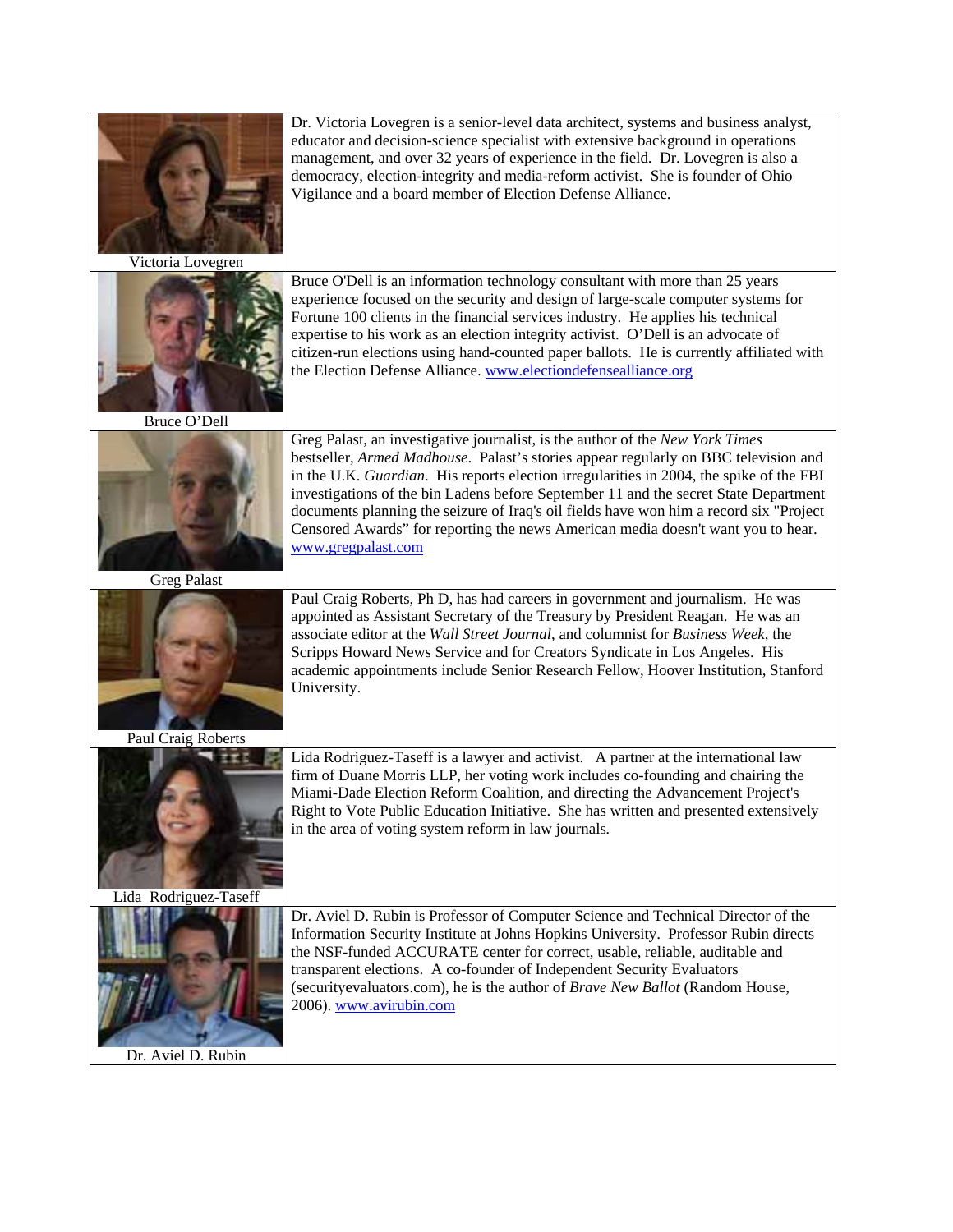| Ion Sancho       | Ion Sancho is a State Certified Supervisor of Elections. In the 2000 Presidential<br>recount, Sancho was chosen to lead the Florida hand count of ballots in dispute in<br>Miami-Dade County. Sancho has been on National Public Radio, is quoted in the<br>New York Times, the Washington Post, St. Petersburg Times and appears in the<br>documentary Hacking Democracy. Sancho is noted for facilitating a voting security<br>experiment, in which a hacker successfully hacked into Sancho's county's Diebold<br>voting machines.<br>www.leoncountyfl.gov/elect/?page=General%20Information/MeetTheSupervisor.asp                      |
|------------------|--------------------------------------------------------------------------------------------------------------------------------------------------------------------------------------------------------------------------------------------------------------------------------------------------------------------------------------------------------------------------------------------------------------------------------------------------------------------------------------------------------------------------------------------------------------------------------------------------------------------------------------------|
| Antonio Sanford  | Antonio Sanford currently works for the Winning Against Violent Environments<br>(WAVE) Conflict Resolution Program. He works with other counselors to provide a<br>safe place for students to talk when they are in conflict. In the summer of 2004,<br>Antonio joined a non-partisan effort to register potential voters in the city of<br>Cleveland, Ohio, in order to do his part to re-energize and engage people in their<br>future. www.disputeresolution.ohio.gov/schools/w.a.v.e.htm                                                                                                                                               |
| Matthew Segal    | Matthew Segal is the founder and executive director of the Student Association for<br>Voter Empowerment (SAVE), a student-led, non-profit, non-partisan organization<br>dedicated to removing access barriers and increasing civic education for young<br>people. He is also a senior fellow at the Roosevelt Institution -- the nation's first<br>student-run think-tank. Segal is currently a senior at Kenyon College Ohio, majoring<br>in Sociology.<br>www.savevoting.org/news.html                                                                                                                                                   |
| Jonathan Simon   | Jonathan Simon, a graduate of Harvard College and New York University School of<br>Law, is a member of the Bar of Massachusetts. As a result of his prior experience as a<br>political survey research analyst for Peter D. Hart Research Associates in<br>Washington, Dr. Simon became an early advocate for an exit poll-based electoral<br>"burglar alarm" system, independent of media and corporate control, to detect<br>computerized vote shifting in Election 2004. He is the co-founder of Election<br>Defense Alliance, a national coordinating body for citizen electoral integrity efforts.<br>www.ElectionDefenseAlliance.org |
| Jeanne Smith     | Jeanne Smith is hard at work and enjoying life at the age of 71. She is the Office<br>Manager at the Buckeye Review, a newspaper that serves the African American<br>community in the Youngstown, Ohio area.                                                                                                                                                                                                                                                                                                                                                                                                                               |
| Robert Steinback | Robert L. Steinback joined the staff of The Miami Herald in 1983. In 2002, he<br>became an editorial columnist for the <i>Herald's</i> Op-Ed page. In 2006, he created an<br>independently syndicated column, "The World's Local Columnist." With this<br>column, Steinback brings the local-columnist's style to events around the globe. He<br>also continues to write for the <i>Herald</i> . www.robertsteinback.com/index2.html                                                                                                                                                                                                       |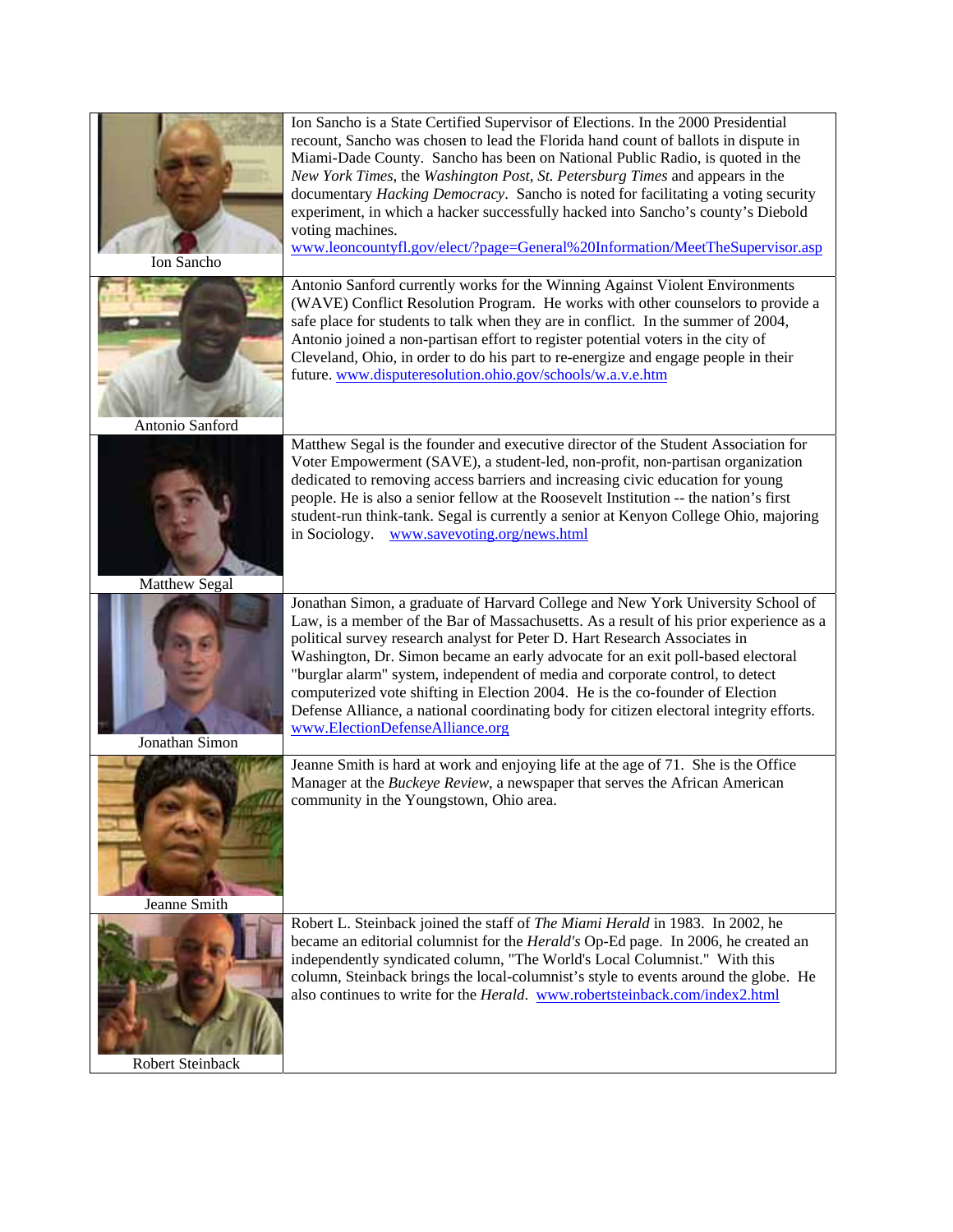|                        | organizations including AlterNet, Hightower Lowdown and The Media Consortium.<br>She works with groups to create and implement effective web strategies toward<br>organizational goals of civic engagement and empowerment. She is also a member of<br>the Brooklyn-based Not An Alternative political art collective.<br>www.deannazandt.com/services/                                                                        |
|------------------------|--------------------------------------------------------------------------------------------------------------------------------------------------------------------------------------------------------------------------------------------------------------------------------------------------------------------------------------------------------------------------------------------------------------------------------|
| Harvey Wasserman       | Deanna Zandt is a media technologist and consultant to progressive media                                                                                                                                                                                                                                                                                                                                                       |
|                        | Harvey Wasserman is author or co-author of a dozen books, including Solartopia!<br>Our Green Powered Earth and, with Bob Fitrakis, How the GOP Stole America's<br>2004 Election. Wasserman appears on radio and TV shows nationwide, including<br>Democracy Now!, Lou Dobbs and Columbus On the Record. He is Senior Editor of<br>the Columbus Free Press and Senior Advisor to Greenpeace USA.<br>www.harveywasserman.com     |
| <b>Charles Traylor</b> | Charles E. Traylor is the host of the urban radio talk show Front Street. The focus is<br>political, economic and social issues confronting the African-American community.<br>In addition to being a radio personality, Traylor is the founder and developer of<br>Generation to Generation: Breaking the Cycle of Violence. He is a motivational<br>speaker, workshop presenter, and certified violence prevention educator. |
| <b>Jon Stewart</b>     | Jon Stewart is a comedian, satirist, actor, writer, pundit and producer. He is best<br>known as the host of Comedy Central's The Daily Show, as well as his political<br>satire.                                                                                                                                                                                                                                               |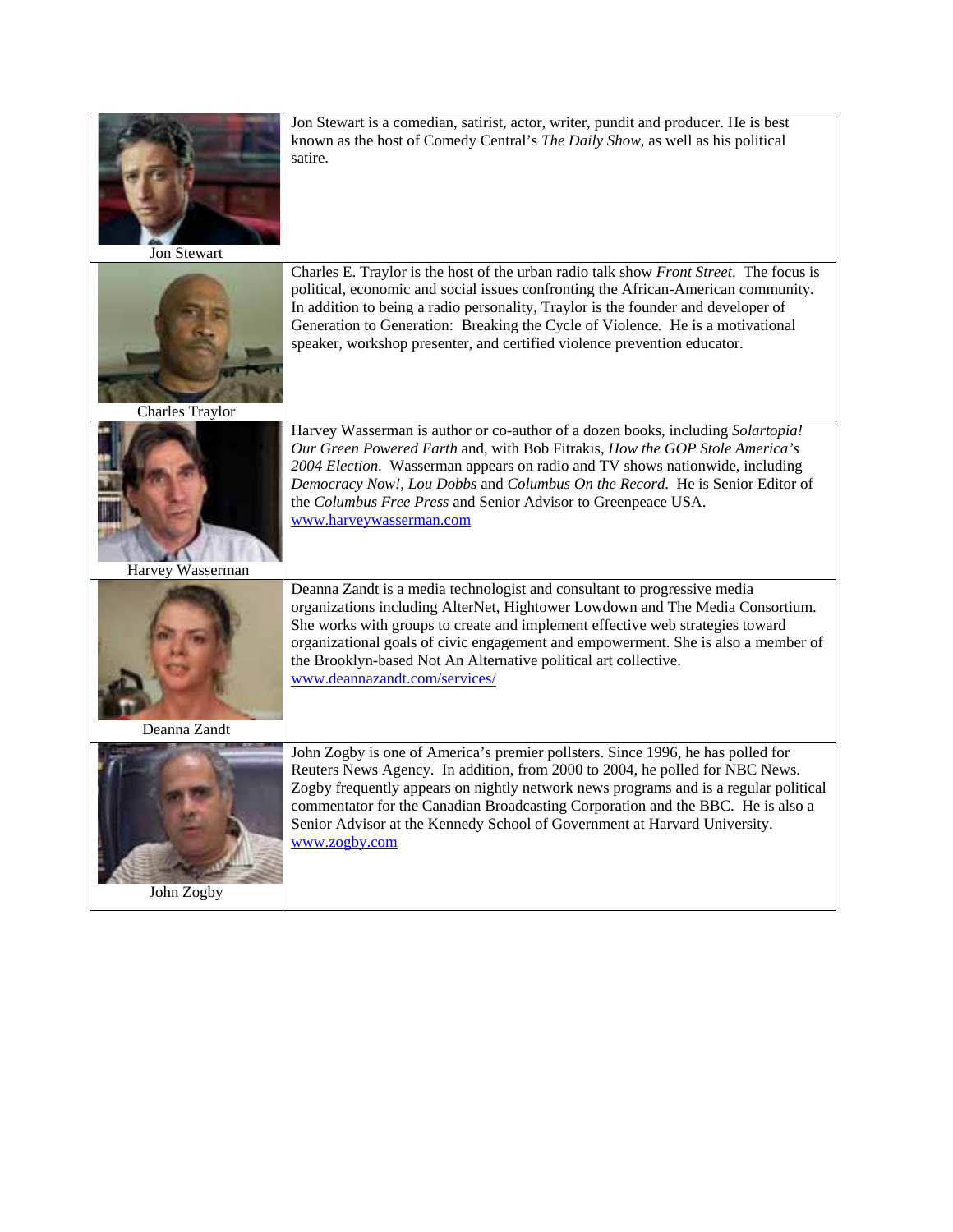# **Q & A with Director/ Producer Dorothy Fadiman**

STEALING AMERICA required lifting the debris from the truth to reveal the light beneath…a light which can help to rekindle the spirit of democracy through fair, clean elections. —Dorothy Fadiman

## **Q: What attracts you to documentary filmmaking?**

A: I am keenly aware that film as a medium, including documentary film, holds the potential to open people's eyes, taking them beyond their usual ways of seeing the world. As a filmmaker, I use this opportunity (as carefully as I can) to introduce audiences to new realities. With **STEALING AMERICA**, for example, I learned that most Americans think elections are basically fair. After watching this film, audience members will discover more than they might have ever imagined about voter disenfranchisement and the fact that voting machines are vulnerable to manipulation. Hearing these stories told in the first-person by those who suffered through them, viewers will learn about and experience the shadow side of our current electoral process.

#### **Q: What inspired you to make STEALING AMERICA?**

A: I was working at the polls as a volunteer in Florida on Election Day, 2004. I kept hearing about citizens who voted for one candidate, then watched in astonishment as another name lit up on the electronic screen. Throughout Election Day, I witnessed voters reporting this problem to election observers at the polls and on voter hotlines. I was struck by the frustration I observed, fueled by an increasing sense of suspicion as voters realized they could not trust the voting process. Right then and there, I decided to make a film about the impact of this particular phenomenon. These voters were feeling left out of the democratic system—literally disenfranchised—by the way these machines were (mis)behaving. As victims of this vote switching "malfunction," voting citizens had no idea how their votes would be counted once they were cast.

Initially, I planned to make a film only about people's reactions to the vote-flipping phenomenon in Florida. Soon after I returned to California and began preproduction, I learned that the phenomenon was happening not just in Florida, but in precincts across the country. I spent many days filming in Mahoning County, Ohio, where 20-30 machines were flipping votes throughout election. These interviews and observations led to my growing awareness about the lack of computer security and the vulnerability of our voting machines.

Making **STEALING AMERICA** became a mission. Why? It can all be distilled into the words with which I open the film: *"The right to vote...is the primary right by which other rights are protected"* —**Thomas Paine**

#### **Q: Can you give us an example of a particularly challenging situation that you encountered during the making of this film?**

A: There is always the question as to whether approaching someone for an interview about a personal experience will be regarded as an intrusion or an opportunity for that person to tell their story. I faced this question in deciding whether or not to interview Ohio State Senator Bob Hagan, whose vote flipped from one candidate to another while he was voting. State Senator Hagan confided this odd event privately to one of his close friends, who then told me. I had to debate letting him know that I knew, since he had not yet "gone public" and had only shared his experience privately. I decided to call him and told him I knew his vote had flipped. Luckily, he was relieved and eager to talk. Bob said to me, "Thank you! I have been wanting to talk to someone in the media about this since Election Day two years ago…but didn't have the opportunity before now."

#### **Q: How did you capture the frustration people were feeling on Election Day?**

A: I needed to go to people on the ground. Election volunteers from Ohio, for example, described the ways that they fought for voters' rights at the polls. They spoke passionately about how they demanded more machines to serve the huge crowds. People stood in line, waiting for many hours to vote. As the volunteers give the details of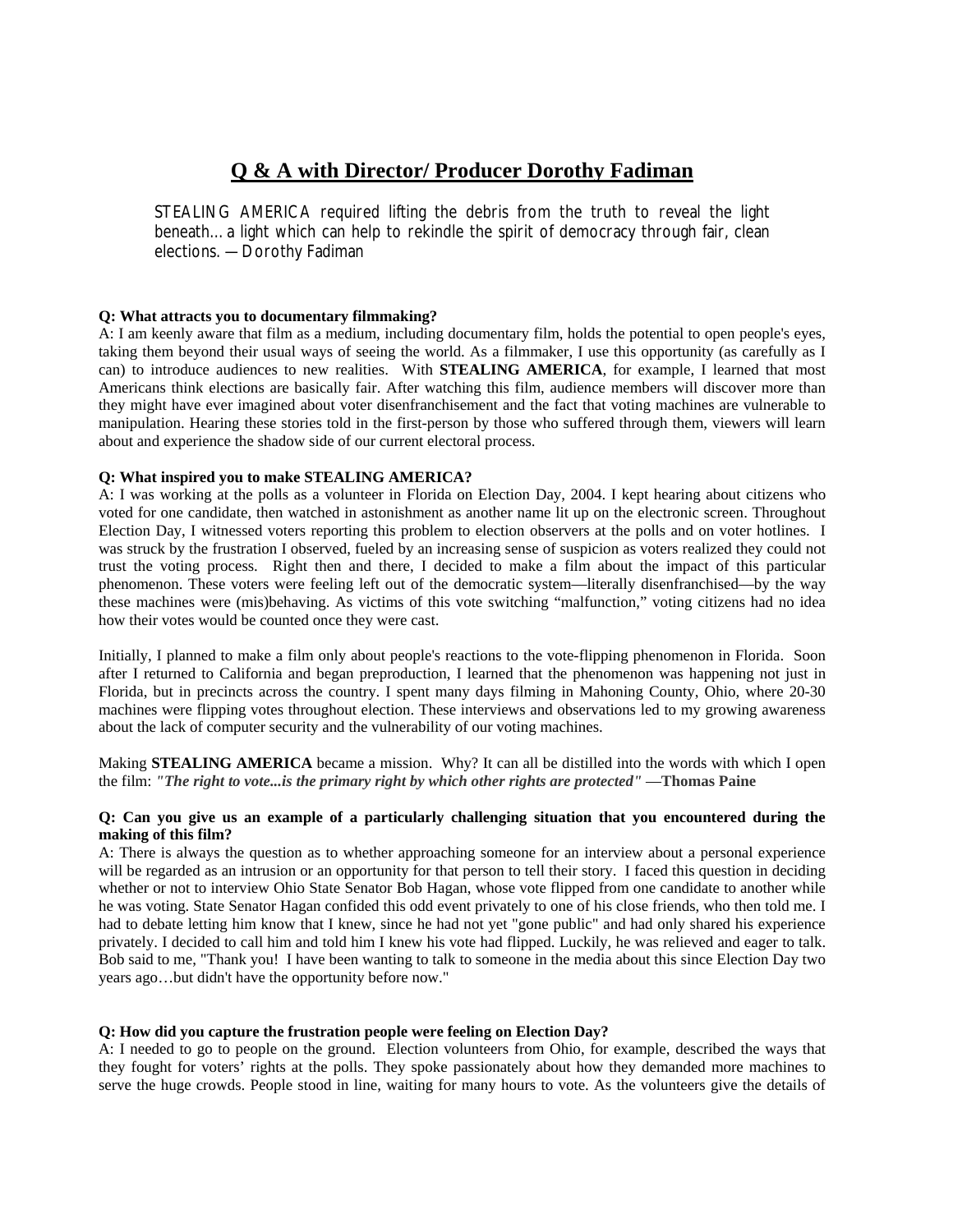their experiences, I hope that the viewer will feel the human drama their fellow citizens faced as they tried to break through organizational and political barriers to defend voters and voice their own complaints.

When I show conflict in a film—internal or external—I try to do it without editorializing. I let the people tell the story from their own experiences. I don't over-dramatize the conflict, or make the narrator try to tell the audience what to feel. I want the viewer to decide.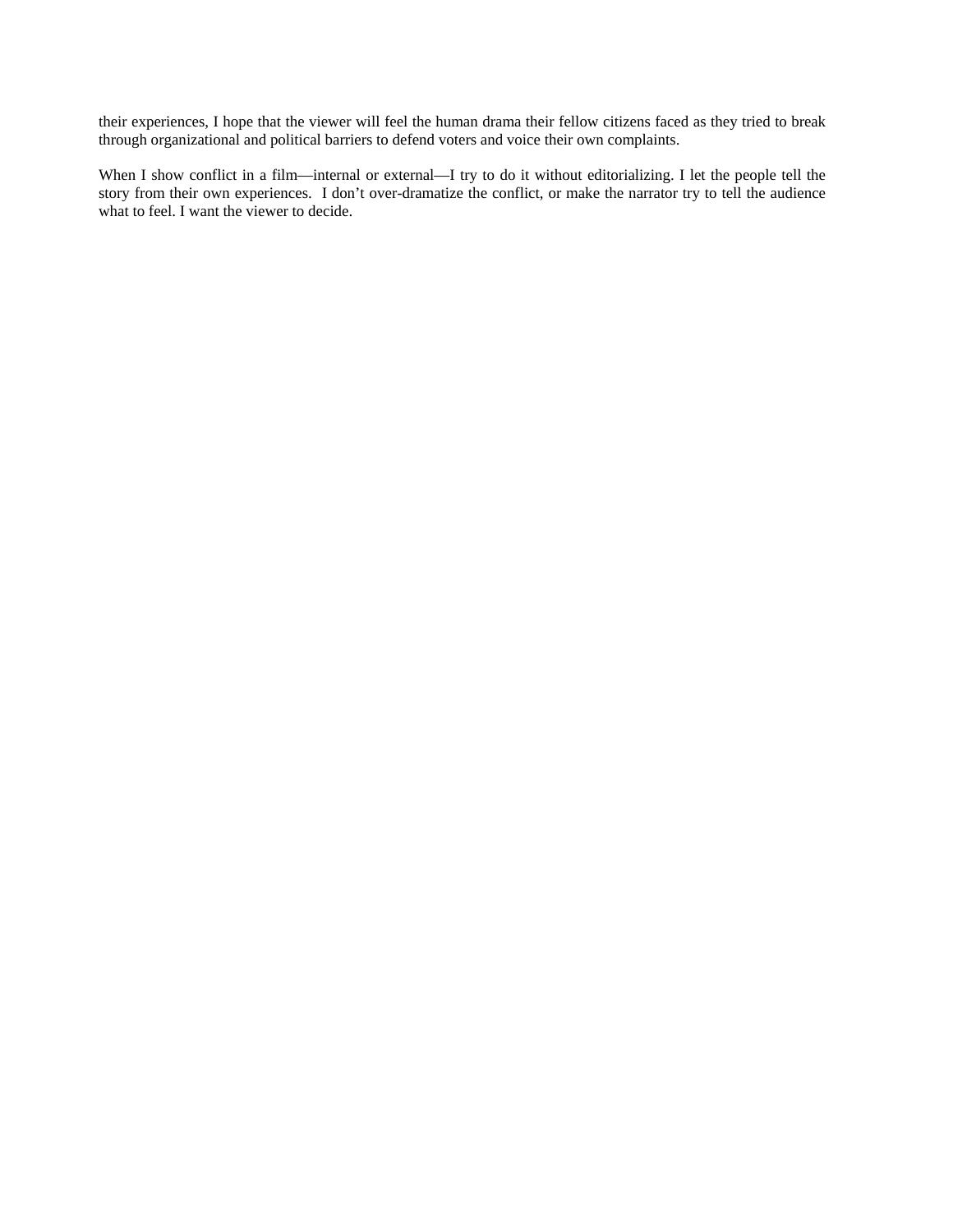# **A Citizen's Guide to Voting Technology**

Bruce O'Dell Fortune 100 Computer Security Analyst and Co-Producer of STEALING AMERICA: *Vote by Vote Excerpt. The entire article can be found at [www.StealingAmericaTheMovie.com/GetActive](http://www.stealingamericathemovie.com/GetActive)* 

#### **Q: There are a lot of academics and experts that say voting software is perfectly secure. What basis do you have for questioning their judgment?**

A: I've made a career of helping my clients protect billions of dollars of other people's money from thieves, hackers and embezzlers, and I design very large-scale computer systems with extraordinary requirements for security and integrity. At American Express, I led a project to provide customer access to transactions from financial institutions throughout North America. I've served as the technical leader of a project to replace the access control software at one of the twenty biggest companies in America. And – unlike some of my academic and professional colleagues, who consult for or provide software to voting technology vendors or their clients – I have never had any financial interest in promoting e-voting technology.

#### **Q: Why are you questioning the honesty of the people who create and program voting machines and who run our elections?**

A: I'm not questioning anyone's honesty—but human nature is what human nature is. There's ample room for insider misconduct in any organization. Surprisingly enough, the most severe security risks in any organization are from insiders. Despite extraordinary security measures, banks and financial institutions continue to be ripped off by trusted insiders who understand exactly where the weaknesses are in the system. According to Dan Verton's recent book Identity Thieves, insiders accounted for approximately 70% of the \$3.4 billion that banks lost to internal and external fraud and hacker incidents in 2004.

#### **Q: What could possibly motivate so-called "malicious insiders" at the voting equipment companies to risk getting caught?**

A: Our elections determine those leaders who command the world's only superpower military, set the agenda for federal law enforcement and who control the world's largest checkbook: our federal budget. By the "Willy Sutton" rule, voting systems are truly "where the money's at." Common sense tells me that constant, ruthless and highly sophisticated attempts by insiders to subvert voting software must be assumed to be currently underway, given such a valuable target.

Yet when it comes to voting systems, the presumption currently seems to be that attacks by malicious insiders are unthinkable. In the wake of a report of what was (at the time) "the worst security vulnerability ever found in a voting system," David Bear, a representative of Diebold Election Systems, was quoted as follows (New York Times, May 12, 2006):

For there to be a problem here, you're basically assuming a premise where you have some evil and nefarious election officials who would sneak in and introduce a piece of software... I don't believe these evil elections people exist.

Imagine the reaction of a CEO or CFO upon hearing a company representative selling cash management software say that their clients do not need to worry about reports of a major security flaw in their software, because he doubted that any "evil bankers" existed. Heads would roll.

#### **Q: Before it spun off its voting equipment division, Diebold manufactured both ATMs and electronic voting machines. Isn't casting your ballot on an electronic voting machine just as secure as taking cash from an ATM?**

A: That's a common misconception – but in terms of security, ATM devices and electronic voting machines actually have almost nothing in common. It all comes down to one simple consideration: on the one hand, votes must be anonymous; while on the other hand, electronic financial transactions must be based on strong proof of identity.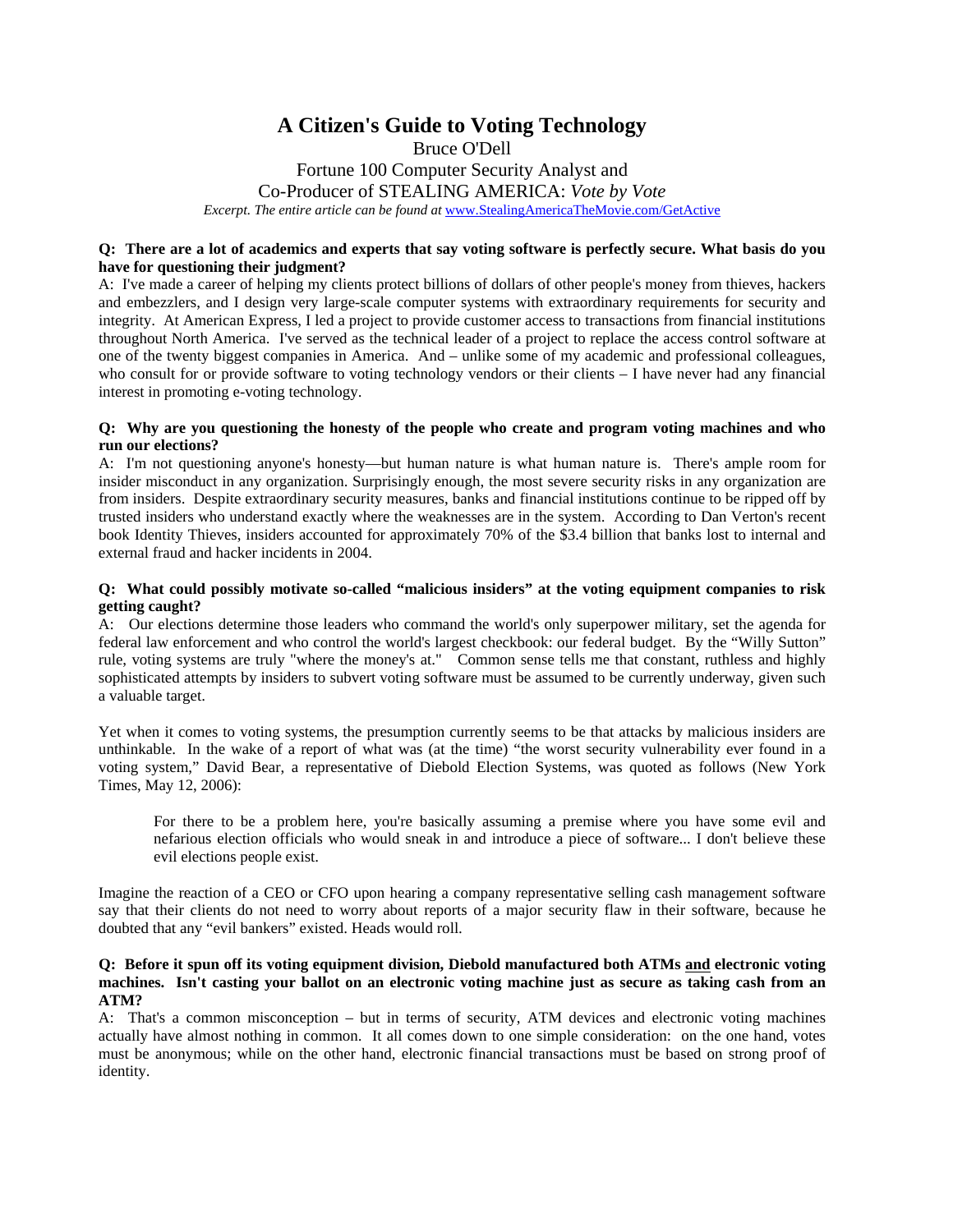Electronic financial transactions are as secure as they are – where embezzlement is the exception and not the rule – simply because you must first prove your identity to all the parties involved in any ATM transaction. Voting is an anonymous transaction. Electronic voting machines cannot apply to voting transactions any of the identity-based financial auditing mechanisms universally used by ATM machines. If they did, the secrecy of your ballot would disappear.

#### **Q: I'm not sure I understand – can you give a concrete example why ATMs and electronic voting machines are so different?**

A: Just imagine what would happen if an election is run using e-voting equipment that applies the same security standards as banks do to ATMs. You sign on, enter your PIN number, and then cast your "ATM ballot." Your name is immediately sent to the computers owned by each candidate you vote for, and your name and ballot choices also go to your county and state election officials. You receive a printed receipt listing your ballot selections that is yours to take home with you. When the polls close, there's little doubt about who won the "ATM" election; every candidate would have a complete a list of all the voters who voted for him or her. You would even receive a statement from your county election office listing all your ballot choices as officially recorded. Since ATM-style security measures can't be applied in real world elections, voting by computer is extraordinarily risky.

#### **Q: There's got to be some kind of process that election administrators use to double-check the accuracy of the voting machines after an election.**

A: In contrast to banks that always audit all of their transactions, in the real world only a relative few states routinely audit any of their paper ballot records (if they still have any) to independently verify the accuracy of the machine tallies. Those few states that check their paper ballot records, only do so for a few percent of their precincts. If current "best practices" in American election administration were applied to the financial services industry – for example, if there were a bank that chose to independently audit only a few percent of its accounts, or simply trusted that its accounts were all accurate without any independent audit at all – its customers would flee in panic, regulators would shut it down, and its Board of Directors would face possible jail time.

#### **Q: But you make it sound like there are no safeguards in place. Aren't voting machines certified by independent inspectors and subject to strict testing to make sure they are accurate?**

A: The computer industry as a whole does not do a good job when it comes to building security into software products. But both practically and theoretically, it is impossible through testing to determine that any computer system has no flaws – much less, to rule out the existence of secret back-door functions to be triggered on a future date. After all, all computers have clocks and can tell time, and there are a vast number of ways to program them to behave differently when being tested than when deployed in the field during an election.

#### **Q: How does the way Las Vegas protects electronic gambling equipment compare to how we protect electronic voting equipment?**

A: Nevada performs elaborate, stringent and intrusive ongoing independent random inspections of the hardware and software of the actual electronic gambling equipment in use at all casinos. In stark contrast, the details of our electronic vote tallying systems are considered by their manufacturers to be "trade secrets" and as such are legally shielded from independent inspection. No voting system has ever been examined and tested in any jurisdiction in America with anything approaching comparable rigor, and if these manufacturers continue to have their way, none ever will. Despite all the stringent measures Nevada takes, insiders at the gaming equipment vendors and at the casinos have successfully compromised computerized gambling machines. Even though successful manipulation of election equipment yields far greater financial returns, those who suggest that electronic election manipulation by insiders is possibly underway are dismissed as "conspiracy theorists."

#### **Q: But what if someone could inspect the voting machine software? Wouldn't an inspection of this kind find problems or even deter people from manipulating election equipment?**

A: The source code is just a document. Source code, which is readable by humans, becomes translated into a "binary" version that is no longer human readable – but can be run by a computer. So I cannot tell simply by reading the official source code what binary logic is actually installed and running on any particular voting device in the field. "Source code inspection" actually misleads the public, making it seem as if IT professionals have superhuman powers to "know" what is actually running in a particular device in the field during an election – when of course, we do not.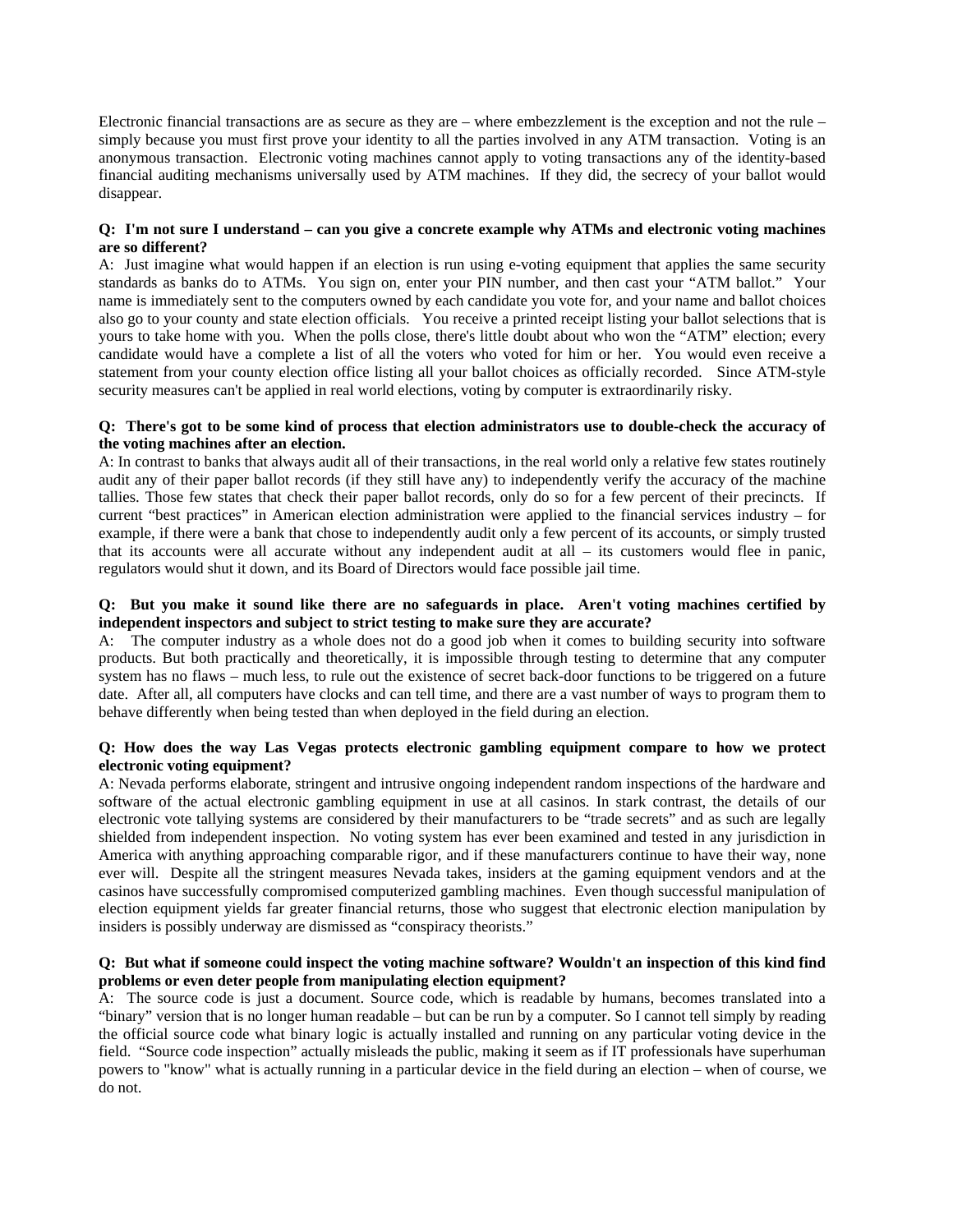#### **Q: That's paranoid. Surely no one could ever subvert voting machines or voting software on a scale sufficient to change the outcome of elections without word leaking out? There must be many people involved in such an operation!**

A: Actually, you wouldn't need very many people at all. Election administrators have hands-on access to memory cards and central tabulators. Even after the devices are tested in readiness for an upcoming election, local election officials have a surprising degree of cozy hands-on access to voting equipment. In fact, all over the country, voting machines are frequently brought home by poll workers for "storage" prior to the election. Voting equipment vendors allege that their equipment has tamper-proof seals, while in reality, it takes only minutes using household tools to gain sufficient access to voting equipment to permanently and in practice undetectably alter the software. Or, assume the employees at the voting equipment vendors are as trustworthy on average as the employees in any other corporation. All you would need is a small handful of people with the right level of access to the software distribution process. Alter the master copy of the software – any component, of any of the software, from the operating system on up – and that change can eventually get copied to all the vendor's voting machines.

#### **Q: Why do you really think that someone could – or even would – take such an enormous risk for uncertain results?**

A: The risks are not so enormous, given the culture of American politics. As **STEALING AMERICA** reveals, voting systems are "presumed accurate" by politicians, the public and the media. Any electronic vote tallying system – even one with some kind of paper trail – is never fully audited unless a candidate challenges the result. If the official result is not particularly close, there is absolutely no political will to challenge it. In other words: the bolder, the better. And when recounts do occur, all too often, the fox is auditing the hen house with plenty of time to hide the bloody feathers.

For the first time in history, computerized election equipment has made possible an extraordinarily dangerous feedback loop. After all, you simply can't take down the American Republic by force of arms; a conventional violent coup won't work, but one with "manufactured consent" that appears to be reflecting the will of the people certainly will. An undetected series of gradually-increasing deceptive election results over time leads to the manufactured illusion of a shift in the underlying voting patterns of the electorate. Eventually, the manufactured reality becomes true insofar as we can perceive it. Exit polls and increasingly even the selection criteria for public opinion polls, are calibrated to "official" election results.

#### **Q: Is there any kind of voting technology that can be made secure?**

A: There was a remarkable article published by the Computer Professionals for Social Responsibility in 2001, citing work by the Caltech-MIT Voting Project, indicating that no form of voting technology ever invented is more accurate than people counting paper ballots, one at a time, by hand**.** If there is a superior alternative solution to any problem that does not involve computer automation, it is unethical for information technology professionals to advocate use of computers.

#### **Q: But isn't it true that hand-counted paper ballots are just as vulnerable as machines, if not more so?**

A: Paper-based processes are not perfectly secure, of course. But some of us certainly think we've figured out how to audit and safeguard paper-based systems, to an acceptable degree of public and commercial confidence, over the last few centuries. Here's a quick reality check: if you agree that it is impossible to effectively audit and safeguard paper, stop by your local bank and help yourself to the cash on the way out. Or if you're in Washington, drop in at the White House and pick up your own copy of the President's Daily Brief; I've heard it's fascinating reading.

The bizarre belief that it is impossible to run fair elections with hand-counted paper must come as a surprise to the citizens of Canada, New Zealand, Germany, Iraq... and so on, all of whom not only conduct their elections on paper, but also manage to double-check the outcome with an acceptable level of public satisfaction with the results. If you do not believe me, Google the phrase "Disputed Canadian Election."

#### **Q: Don't we need computerized voting equipment to accommodate the needs of visually or mobility impaired voters?**

A: You don't need computers to enable visually or mobility-impaired voters to cast ballots. For example, Wisconsin allows the use of the non-computerized VotePAD ballot marking device.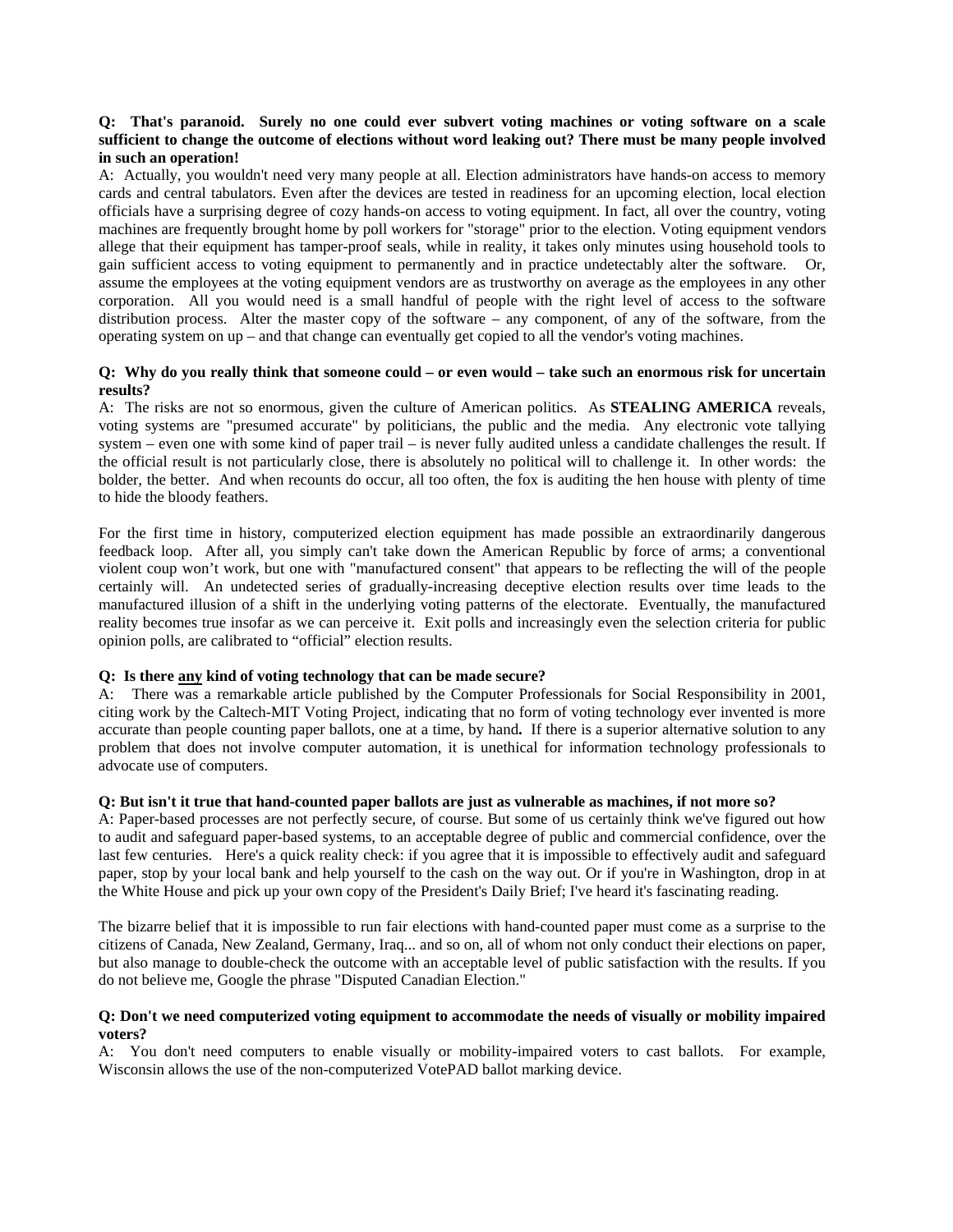#### **Q: But we've invested billions of dollars in advanced computerized voting technology. You can't seriously be suggesting we get rid of all of it?**

A: I say technology professionals have an obligation to honestly advise the public whenever the most appropriate choice is not to use computers. Ireland and the Netherlands also recently purchased computerized voting equipment – and both countries are now throwing it all out in favor of a return to hand-counted paper ballots.

#### **Q: Sure, hand counting paper ballots works in small countries, but isn't it impractical to count paper ballots by hand in a country as big as the U.S.?**

A: The size of the country is irrelevant. A bigger country just means there are more counters working in parallel. The average American precinct has about 500 to 700 votes to count. Larger precincts can have multiple counting teams. This is hardly a problem that cries out for a computer.

#### **Q: Do you really think the American people are up to the challenge? Almost half of us don't even bother to vote. Wouldn't the paper ballot process wind up just as bad or even worse than what we now have?**

A: I, for one, don't believe that the people of countries like Canada, Ireland, Germany, Italy, the Netherlands (or Iraq, for that matter) have any special talents or civic virtues that enable them – but not us – to run elections on paper to a high level of public trust and confidence. I strongly believe that with the appropriate procedural checks and balances, we Americans can indeed gather together every couple of years and collectively count all the way up to 500 or so, several times, in public – without any computers to "help" us. I trust American citizens to safeguard the integrity of our Republic.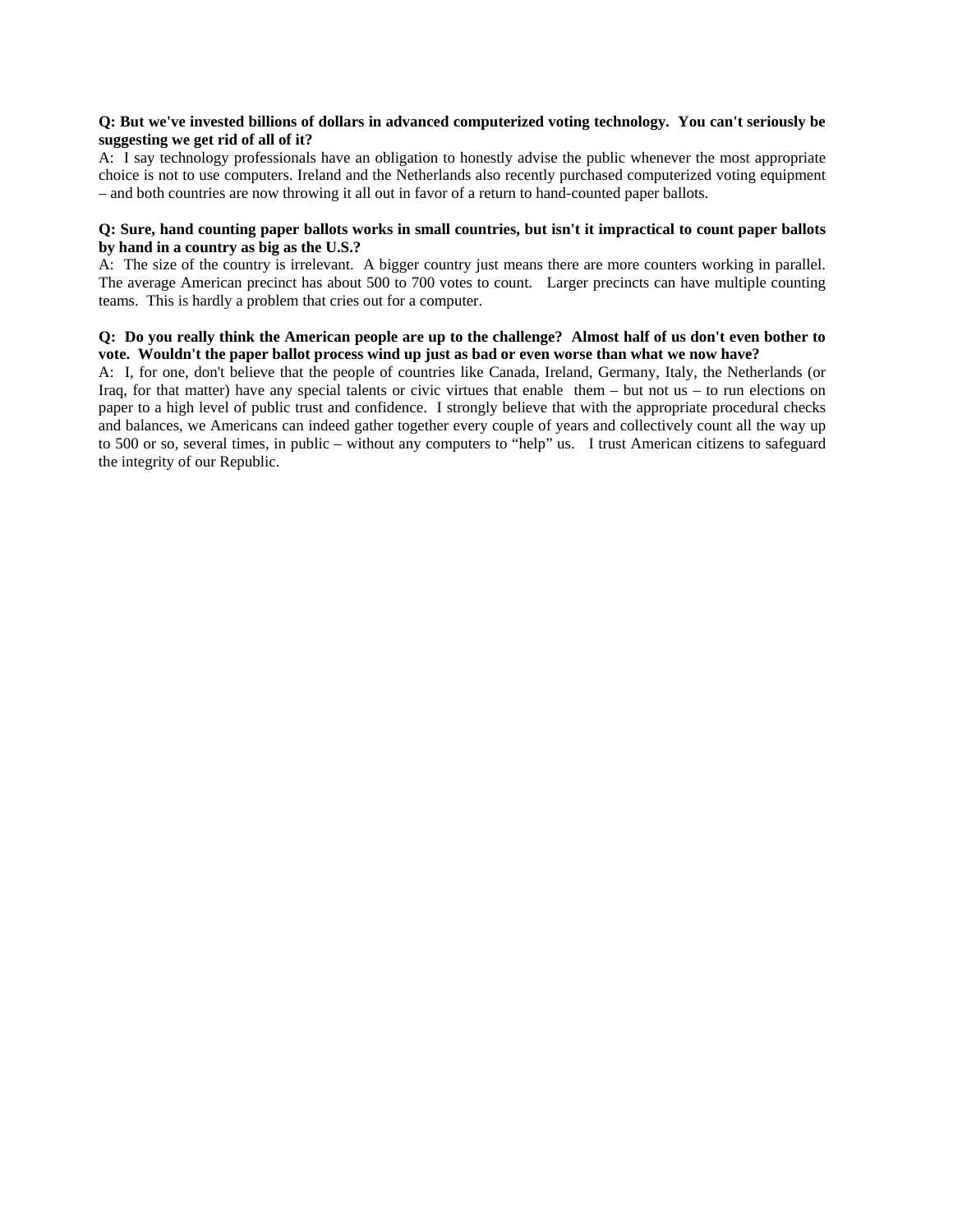# **The Filmmakers**

# **Dorothy Fadiman**, Producer/Director

Dorothy Fadiman has been producing media with a focus on social justice and human rights since 1976. Her film subjects have ranged from progressive education in *WHY DO THESE KIDS LOVE SCHOOL?*  (produced with KTEH-TV) and progressive change for women in some of the least developed villages of India in *WOMAN by WOMAN: New Hope for the Villages of India* (produced with KQED-TV); to a threefilm series on reproductive issues and a five-film series on AIDS in Ethiopia including *From RISK to ACTION: Women and HIV/AIDS in Ethiopia*.

Fadiman has won more than 50 major awards, including an Emmy for her 1995 production *FROM DANGER to DIGNITY: The Fight for Safe Abortion,* and an Oscar nomination for Best Short Subject, as well as the Gold Medal from the Corporation for Public Broadcasting for her 1992 production *WHEN ABORTION WAS ILLEGAL: Untold Stories.* Her films have been broadcast on PBS, and have been screened in many international venues. Fadiman's new book*, PRODUCING with PASSION: Making Films That Make a Difference* was released in June, 2008.

# **Peter Coyote,** Narrator

Peter Coyote is an Emmy award-winning narrator of over 120 documentaries, including *ENRON: The Smartest Guys in the Room.* An accomplished actor, Coyote has appeared in more than 90 films, including major roles in *E.T*. and *Erin Brockovich.* From 1975 to 1983, Coyote was a member and then Chair of the California Arts Council. He is also a distinguished writer and the author of a memoir, *Sleeping Where I Fall*. He is also songwriter, guitarist and singer.

# **Mitchell W. Block,** Executive Producer

Mitchell W. Block has been a director, producer, executive producer and distributor of outstanding shorts and documentary films since the early 1970s. Most recently, he was an executive producer of the "PBS television event" CARRIER, a 10-hour documentary series and companion feature film which he conceived and co-created. His distribution company, Direct Cinema Limited, has handled more than 60 Academy Award nominees and winners, including *Murder on a Sunday Morning* (2001), *Common Threads: Stories from the Quilt* (1989) and *Ten Year Lunch: The Wit and Legend of the Algonquin Round Table* (1987).

In 2000, Block was an executive producer of the Academy award-winning documentary *Big Mama* for HBO. He has written numerous articles on independent film production and distribution and is a columnist on producing for *Release Print* (published by the Film Arts Foundation) and is a regular contributor to *International Documentary Magazine*. Additionally, he has been an adjunct professor in the Peter Stark Producing Program at USC for the last 29 years.

# **James Fadiman,** Executive Producer

James Fadiman's film work includes a series of educational films for KQED-TV and two productions for PBS. He is a co-founder of the Institute for Transpersonal Psychology, where he currently teaches. He is the President of Tomorrow's Energy Corporation, and in addition, he consults with European groups interested in combining psychology, media, and business. His books include *Unlimit Your Life* and *Personality and Personal Growth.*

# **Laurence Rosenthal,** Composer

Laurence Rosenthal began his career as a composer in the U.S. Air Force Documentary Film Squadron. Following his tour of duty, he transitioned to composing for Broadway Theater, where Leonard Bernstein, the New York Philharmonic, and other orchestras premiered his symphonic compositions. He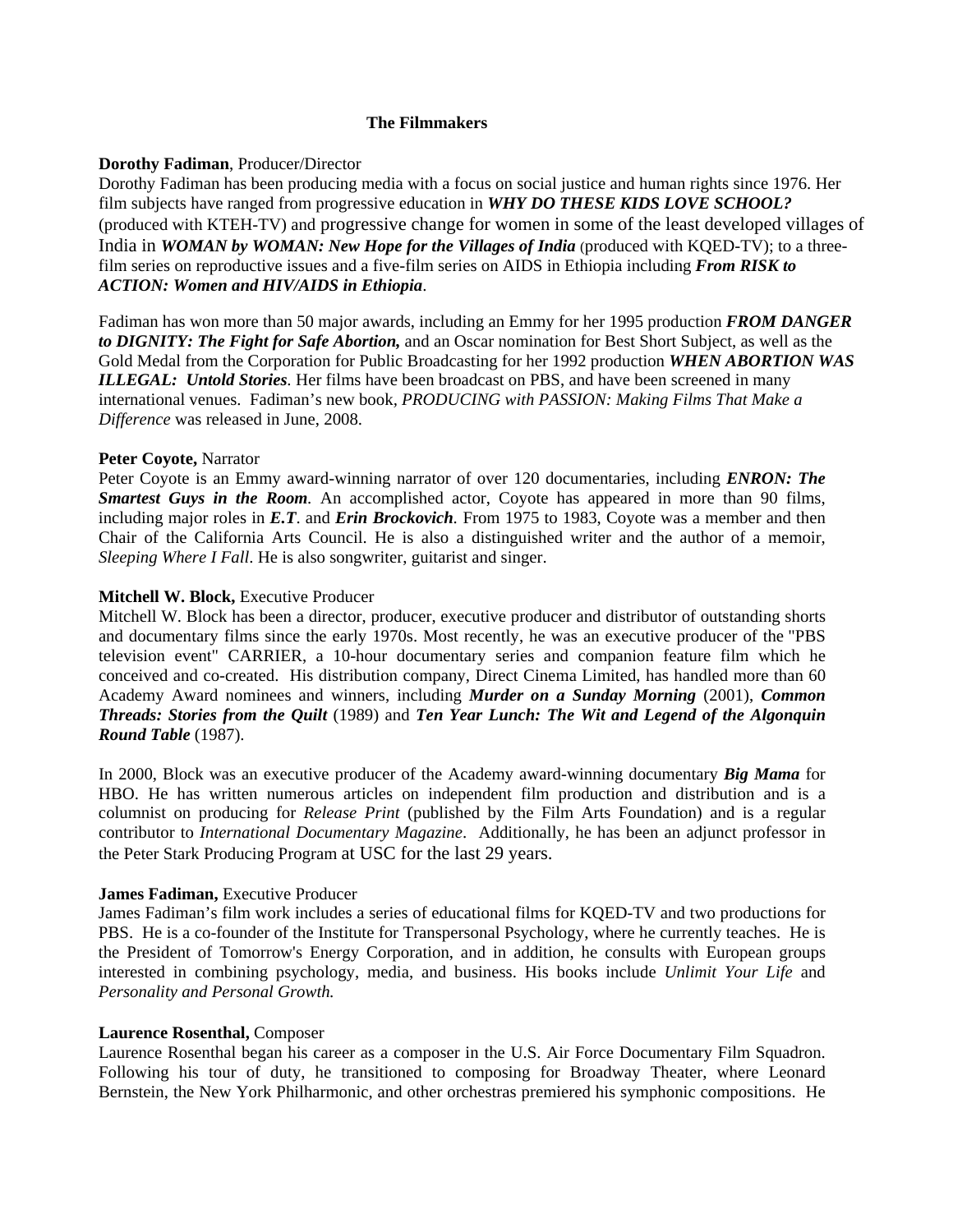began composing for motion pictures in the 1950s, and has been nominated for an Academy Award for *Becket* and *The Man of La Mancha* and has won seven Emmys over the course of his career. In 2006, he was awarded the ASCAP Lifetime Achievement Award.

# **Bruce O'Dell,** Co-Producer

Bruce O'Dell is an information technology consultant with more than 25 years of experience focusing on the security and design of large-scale computer systems for Fortune 100 clients in the financial services industry. He applies his technical expertise to his work as an election integrity activist. He is an advocate of citizen-run elections using hand-counted paper ballots, and is currently affiliated with the Election Defense Alliance. Bruce's contributions to the film have evolved over the many years it took to create STEALING AMERICA, from being an on-camera interview expert-subject to providing an enormous amount of effort advising the filmmakers on the technical issues of this complex subject, including fact checking, researching and contributing to the film's factual content. In appreciation of his volunteered efforts, he was given a credit of Co-Producer. He has received no financial compensation for his generous contributions.

# **Carla Henry,** Co-Producer

Carla Henry became interested in the election integrity movement after traveling to New Mexico in 2004 to serve as one of the 6000 swing state attorney precinct monitors for the Kerry-Bush presidential contest. Upon returning to the San Francisco Bay area, she searched for a creative project that would help effect the changes needed to ensure that every citizen's vote is counted as cast. She signed on with Concentric Media and has focused on research, fact verification and script development.

# **Katie Larkin,** Editor / Associate Producer

Katie Larkin began working in the film industry as an intern at Robert De Niro's Tribeca Productions in New York City, and went on to produce and direct her own independent short about the heroin problem in the medieval town of Perugia, Italy. She has spent time freelance editing and assistant editing for various companies including Lightworks - KPI and Embassy Row Factual. Currently, she is working as a junior producer at Superfad, a motion graphics company in New York. She received her B.A. in Political Science and Italian literature from McGill University in Canada.

# **Matthew Luotto,** Videographer, Editor

Matthew Luotto has spent the last eight years filming documentaries on a variety of human rights and social justice issues. He traveled to Addis Ababa to co-produce, shoot and edit a five-part series on HIV/AIDS in Ethiopia. Other projects include travels to Nicaragua to co-produce a film on the non-profit collaborative, Potters for Peace, as well as producing and directing "Lomami, An Artist's Way," a contemporary artist's retrospective in Paris. Luotto earned his B.A. in film and digital media from the University of California at Santa Cruz.

# **Rick Keller,** Videographer

Rick Keller is currently a photojournalist with ABC6/Fox28 in Columbus, Ohio. Consequently, Keller has been witness to some of the most remarkable events in our political landscape, including meeting various presidential candidates and other political figures such as Barack Obama, Hillary Clinton and John McCain.

# **Xuan Vu,** Editor

Xuan Vu is a documentary filmmaker whose core motivation is to give a voice to those who otherwise would not be heard. A graduate of Boston University with a Master's degree in Documentary Filmmaking and East West Philosophy, she is now a senior editor on the **STEALING AMERICA** production team. Her past film projects include a narrative documentary about a stage troupe of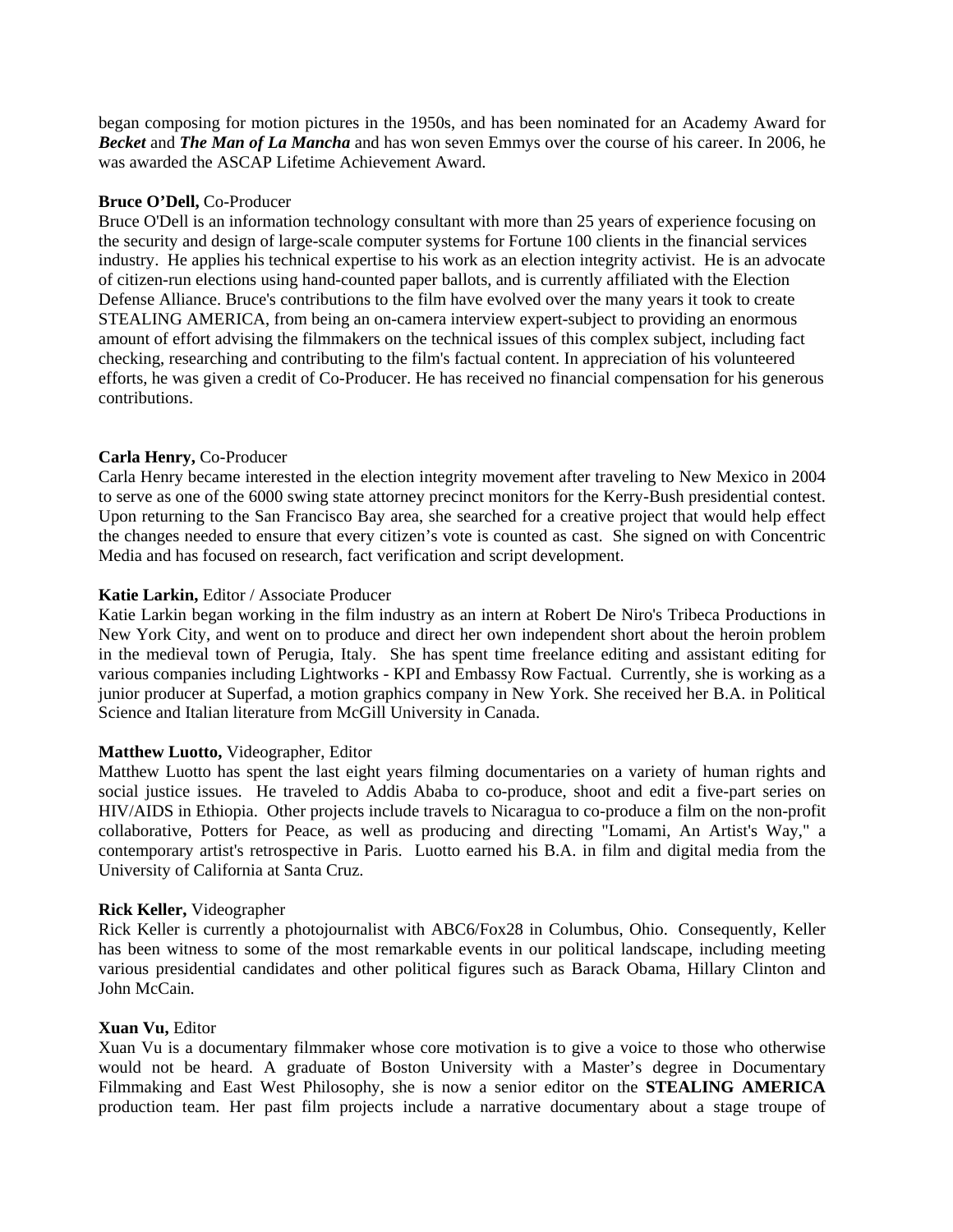elementary school children who put on musical plays dealing with social issues, such as rejection, bullying and loneliness.

#### **Ekta Bansal Bhargava,** Editor

Ekta Bansal Bhargava is a journalist from India. She began her work with Concentric as the Outreach Coordinator. With Fadiman's encouragement, she graduated to the position of editor. Bhargava is currently working on a project of her own exploring "women in the Bay Area," and with a non-profit organization which trains and supports community organizers.

## **Robert Carrillo Cohen,** Associate Producer

Robert Carrillo Cohen is a film producer whose work includes the Emmy nominated HBO documentary *Hacking Democracy*. He is the director of the grassroots group Campaign for Election Protection. An early pioneer in game theory on the Internet, he created CoreWave, the first complete playable version of Herman Hesse's Nobel Prize winning novel *The Glass Bead Game*. His work as a producer is based on a life long interest in bridging the worlds of science and spirituality.

#### **James Q. Jacobs,** Associate Producer

James Q. Jacobs is an academic instructor. His interest in election integrity began with the Florida 2000 race. In 2004, disinformation in online discussions led him to investigate the Ohio Presidential election and, consequently, to conduct precinct-level analysis of the Cuyahoga County (Ohio) results and to develop statistical methods to quantify miscounted voting. He has published seminal analyses on the 2004 Presidential Election Results - Spreadsheets with analysis, summaries and charts for various states and exit polling. http://jqjacobs.net/politics/spreadsheets.html

#### **Theron Horton,** Associate Producer

Theron Horton has been instrumental in the development and production of many election integrity projects. He conducted Media Development for a Voter Registration List and Voting System Audit of the State of New Mexico's Office of the Secretary of State; he participated in a Process and Numeric Audit of the 2008 New Hampshire Presidential Primary; he wrote the article "Undervote Rates Plummet in Minority Precincts When Paper Ballots are Used," in association with Ellen Theisen of VotersUnite; and was a founding Member and Field Organizer for Voter Action New Mexico.

# **Concentric Media**

Concentric Media is an independent video and digital production company based in Northern California with a focus on films that document issues of social justice. Founded by Dorothy Fadiman in 1978, Concentric Media has produced documentaries on various human rights issues, including the historic struggle for reproductive freedom in the United States, the ongoing efforts in Ethiopia to address the HIV/AIDS pandemic, and the need to add progressive values and courses to our schools and efforts to strengthen women's rights in India. Most recently, films have focused on election integrity. Concentric Media is a non-profit organization with  $501(c)(3)$  status, sustained through grassroots fundraising, foundation grants and small donations from hundreds of individual donors.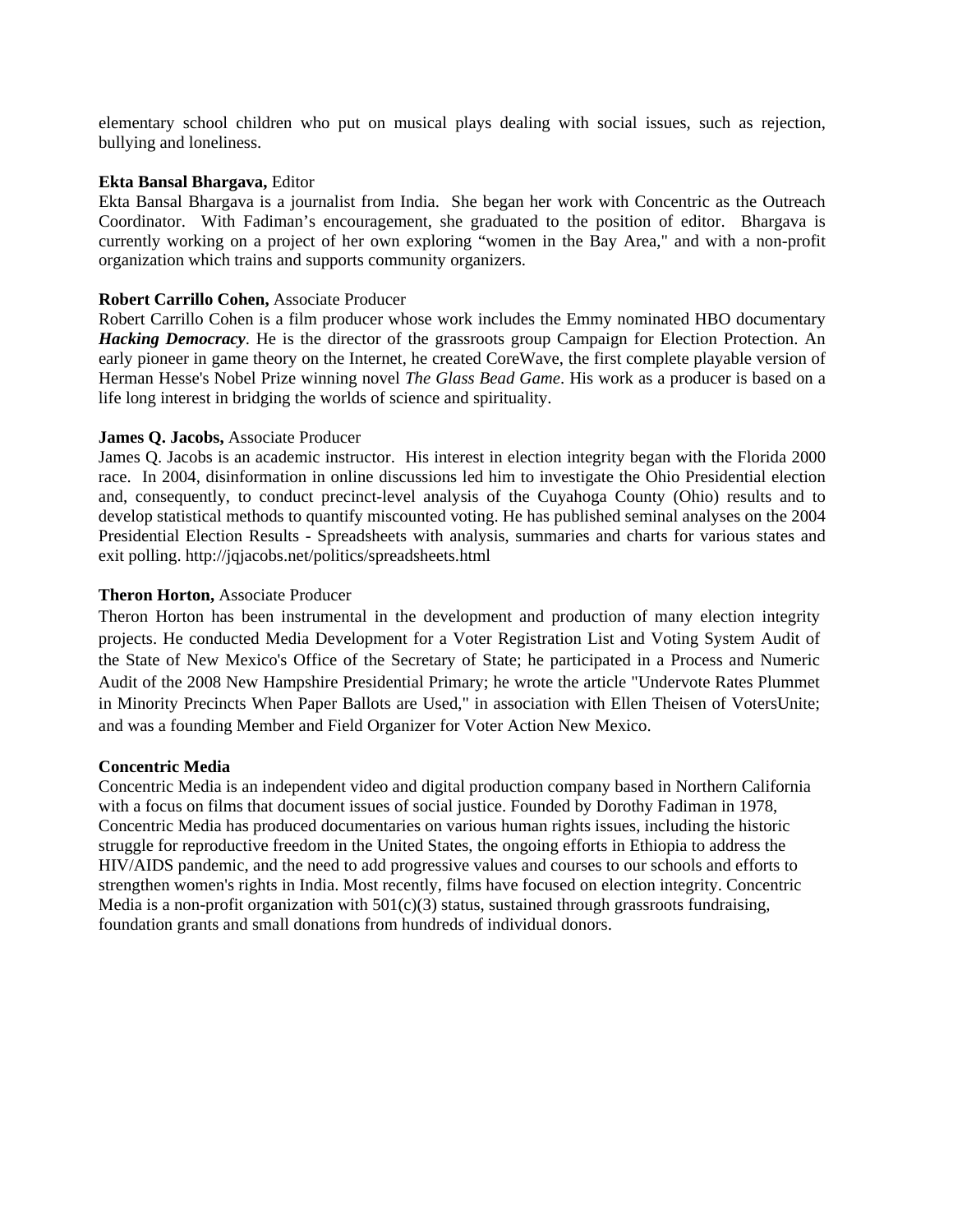# **STEALING AMERICA:** *Vote by Vote* **Grassroots Campaign Project Description**

**STEALING AMERICA's Grassroots Campaign** is an election protection campaign in support of and in coordination with the summer 2008 debut of the documentary film STEALING AMERICA: *Vote By Vote*.

The Grassroots Campaign is designed to inform and to inspire groups and individual citizens by defining four specific election protection roles that they can take on, within their own communities. The four roles accommodate a range of audience commitment, providing an appealing and engaging framework to enable voters to participate as much as they can, or to step up to the next level.

The Grassroots Campaign roles are **Voter, Messenger, Advocate** and **Guardian**.

*"… I am a VOTER"*  **Profile of a VOTER: Someone who can take concrete actions** *now* **to protect their rights.**  Ask: What are my rights as a voter are where I vote? **Ask:** how can I protect my vote?

*Actions to protect my vote:* 

**Confirm** registration and affiliation, confirm vote dates, request to vote on paper. **Check** the calendar of voter protection activities. **Register** and confirm registration. Affiliate with party, if desired. **Know** candidates and issues. **Re-confirm** registration within 30 days of election. **Vote** on paper when you can. **File complaints** detailing any voting problems.

# *"… I am a MESSENGER"*  **Profile of a MESSENGER: Get the word out!**

*Actions to protect the vote:* 

All of the above, plus: ensuring that family and friends have their information on voter registration. Work on GOTV (getting out the vote).

**Facilitate** voting for family and friends.

**Educate** family and friends about candidates and issues.

**Inform** family and friends about registration and affiliation deadlines and requirements.

**GOTV** (get out the vote), translate for non-English voters, encourage use paper ballots, help voters report irregularities.

**Celebrate** neighborhood participation.

# *"… I am an ADVOCATE"*

**Profile of an ADVOCATE:** An advocate for election integrity works on an on-going basis to improve all aspects of elections.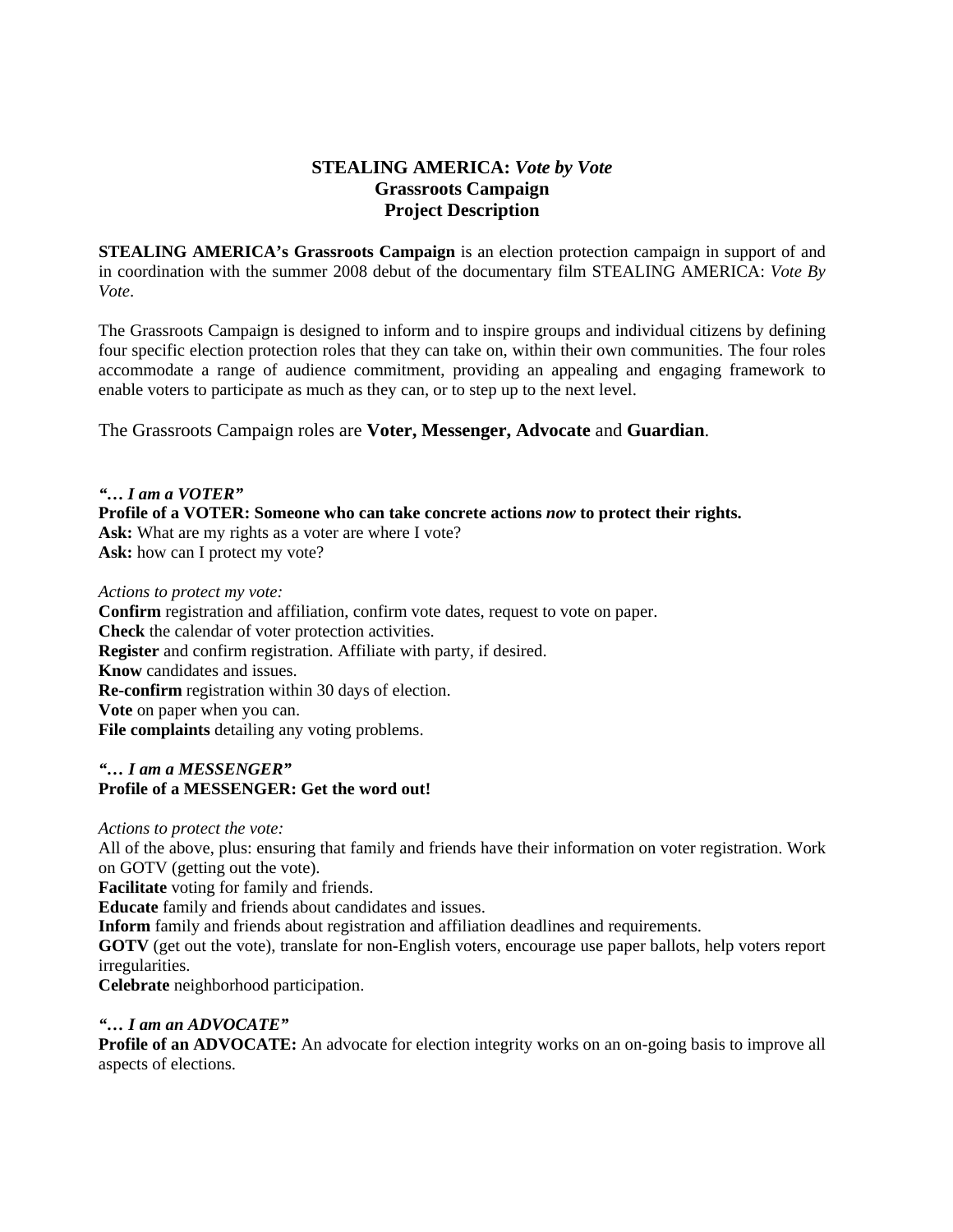**Challenges for Advocates:** Under current forms of unverifiable voting, elected officials have chosen to privatize elections by purchasing unverifiable machinery with secret software. Advocates work to restore public transparency and accountability to the election process.

# *Actions to protect the vote:*

An advocate for election integrity can become involved in many areas of elections. One key task is to develop and educate candidates who will work to restore trust and faith in election outcomes.

**Insert** yourself in the election process and form allegiances with key players like legislators and election officials.

**Educate** your legislators by becoming a citizen lobbyist. Testify at legislative hearings.

**Monitor** the activities of the secretary of state's office and testify at public hearings.

**Request** and **review** public records related to election activities. **Monitor** polling place issues by assisting in election problem call centers.

**Perform** citizen post-election auditing.

With time and commitment, an advocate may become an expert in legal actions related to election integrity. The Grassroots Campaign website [www.StealingAmericaTheMovie.com/GetActive](http://www.stealingamericathemovie.com/GetActive) will include a calendar that gives critical dates to monitor the actions of election officials and take appropriate actions.

# *"… I am a GUARDIAN"*

# **Definition of a GUARDIAN: Protector of elections**

Takes action to protect the election.

Knows ballot protocols and voting systems.

# *Actions to Protect the Election:*

All of the above, plus works as election judge, poll watcher, audit worker, election observer and canvass board member.

**Familiarize** yourself with electoral process and voting system.

**Guard** against disenfranchisement of eligible voters.

**Volunteer** to be an election worker.

**Verify** results are posted at the polling place.

# PROJECT OVERVIEW

The big picture goal of the grassroots campaign is to utilize screenings of STEALING AMERICA: *Vote by Vote* to engage citizens in a common effort to protect the integrity of the vote in the 2008 General Election.

As STEALING AMERICA: *Vote by Vote* is shown in each market nationwide, national and local organizers will help identify local threats to election integrity, and develop possible mitigations for the Grassroots Campaign to promote that are specific to that location.

For each planned screening, the grassroots campaign will consist of three project phases: **Pre-event**  organizing; **Opening night** film screening event and related activities; and **Post-event** organizing. The pre-event phase will be coordinated with the STEALING AMERICA: *Vote by Vote* theatrical distribution and publicity teams on one hand and local activists on the other to plan for the film screening. At the screening, grassroots activists will provide handouts and flyers on how to get engaged. Post-event through Election Day, activities will be planned locally and nationally, coordinated on the ground and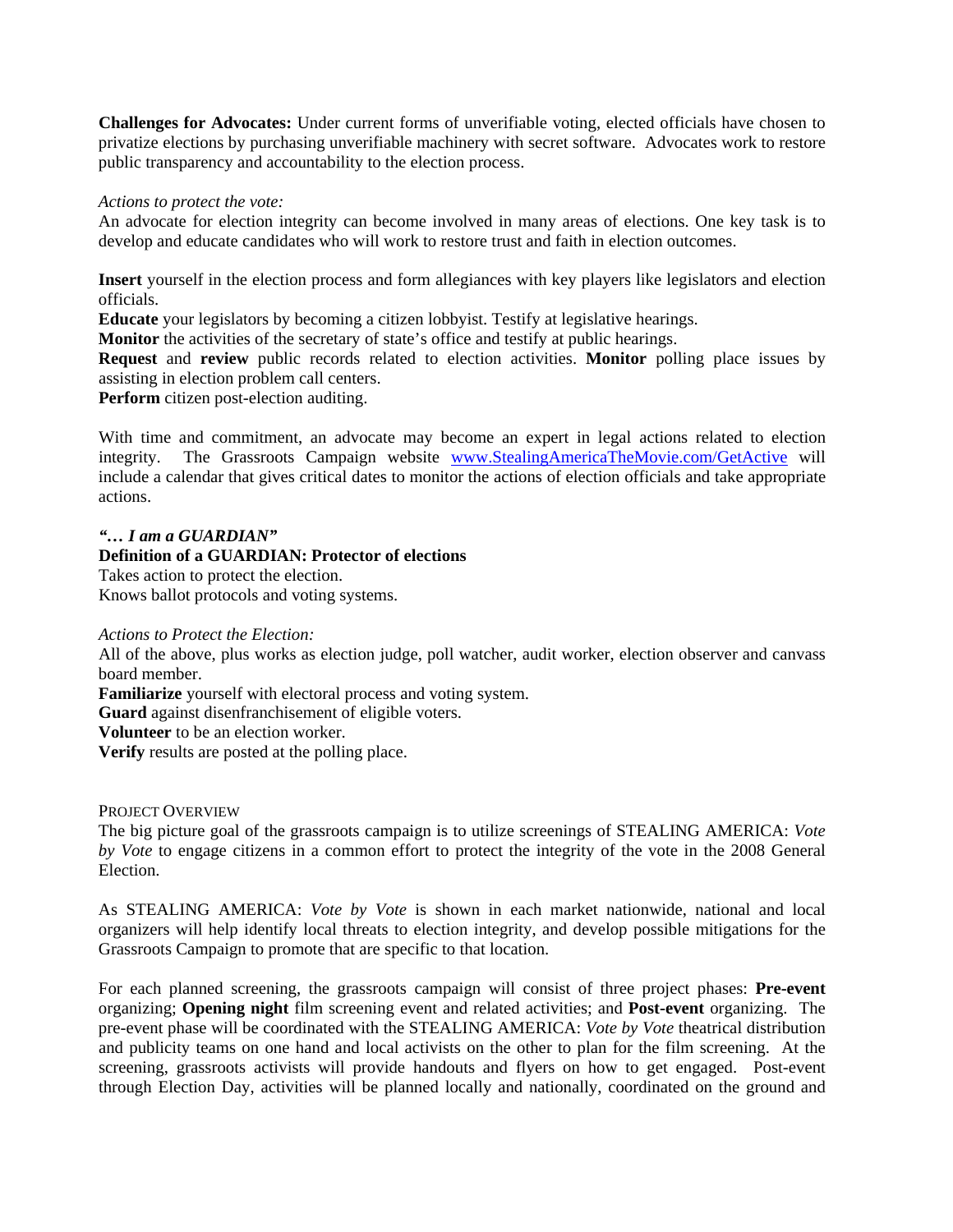through the grassroots web site. After the screening the campaign will shift into a higher gear in the runup to the election, culminating in GOTV and election monitoring efforts.

#### PRE-EVENT DEVELOPMENT

The Pre-Event runs from May 1st through to the film screening. The team is preparing, researching, planning and developing the project scope, target artifacts, and methods to finalize requirements to meet the campaign's objectives.

The success of this phase will be come with an identified and engaged potential pool of voters large enough to protect the vote in that jurisdiction. The SAVBV grassroots team will create local partnerships with the Election Integrity movement, affinity groups and others; develop informational handouts and the film website, and plan for opening night's presentation.

#### FILM SCREENING + EVENTS

Each premiere film screening will benefit from both the grassroots and traditional campaign efforts. The grassroots, theatrical distribution and publicity teams will coordinate their support of the various types of showings. Day-of events may include activities in addition to the screening itself. For example, a local election integrity group may sponsor a conference or meeting in tandem with the theatrical screening. Depending on the venue, cast or crew of the film may also appear at the showing. Grassroots activists will ensure that handouts, fliers and other outreach information is available at the event venue, and where possible, is distributed by on-site volunteers who are able to answer questions.

#### POST-EVENT DEVELOPMENT

The post-event phase will be a time for ongoing support, monitoring and assessment of the success in protecting as many votes as possible.

#### PROJECT OFFERINGS

The Grassroots Campaign's project offerings in the Post-Event phase will deliver expertise in the areas of election protection, election integrity, voting rights. This includes advice on organizing around election issues, guidance on introducing election issues as a supplementary piece to organizing in a variety of community groups, and options for grassroots organizing with the film as the central messenger.

#### PEOPLE

The grassroots team will make available subject experts for local media, fund raising and private screenings. We will make use of local experts and continue to build new networks.

#### **PRODUCTS**

The signature products of the campaign will include the STEALING AMERICA*: Vote by Vote* film and the website: [www.StealingAmericaTheMovie.com/GetActive](http://www.stealingamericathemovie.com/GetActive)

# *THE FILM*

- The film is the grassroots campaign's main organizing tool. We anticipate distribution of promotional film clips across our target markets in viral and peer-to-peer email and web campaigns.
- The film will be used in private screenings as a local catalyst event. These showings will be highly targeted to the market and may include fund raising for additional local campaigns.
- The film will be distributed by DVD, as permitted, for use in house party and "library" organizing.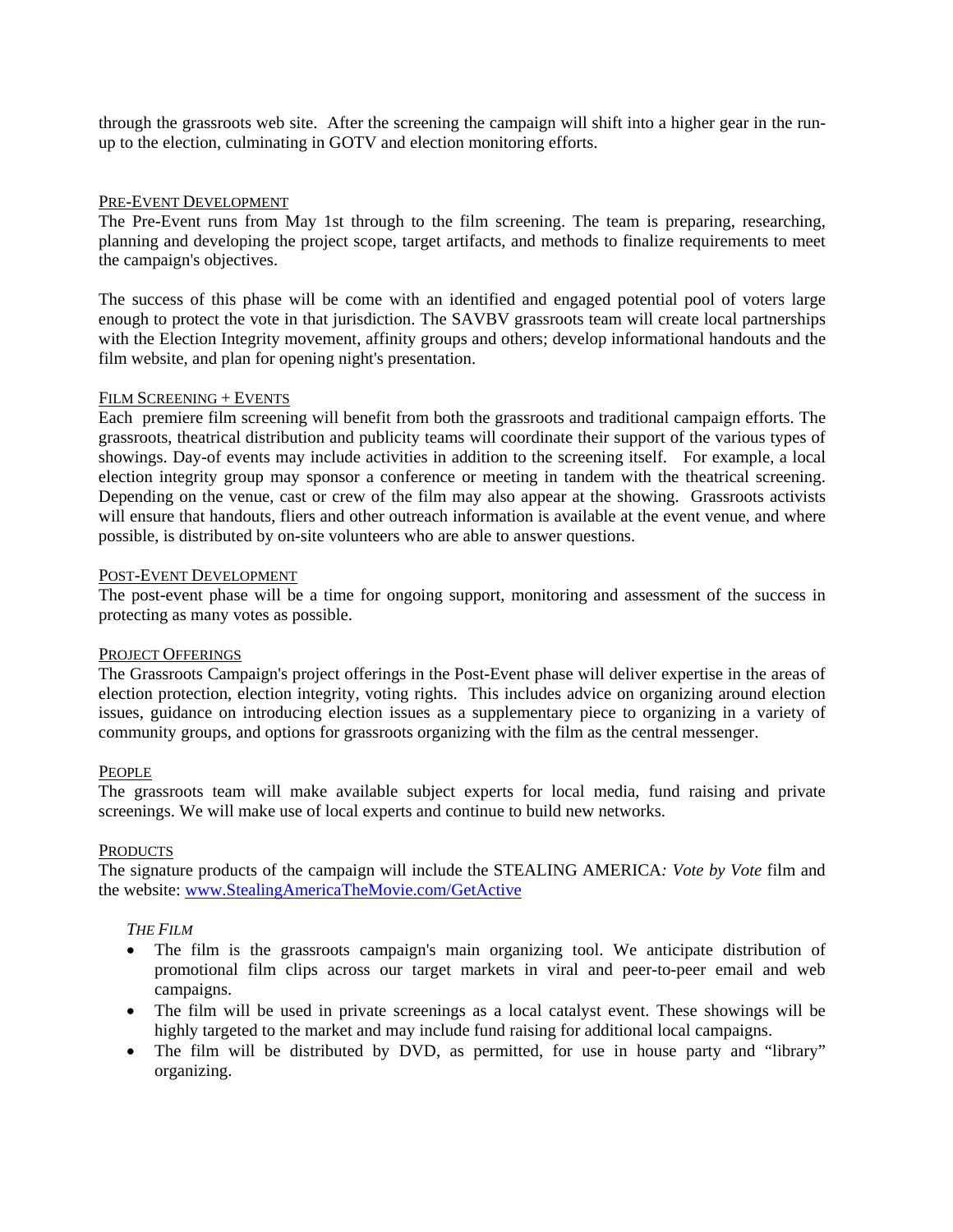- The film will be distributed to target organizations within the EP, EI movements and other affinity organizations including religious groups and institutions.
- The film will be offered for screenings at high traffic events not necessarily related to voting or elections.
- The film will be offered to high schools and colleges with on-site expertise if desired.
- The film (clips) will be shown at city/county council meetings on PEG channels.
- The film (and press kit) will be distributed to the 15,000 media representatives descending on cities for political conventions.
- The film will be used to bring together local organizations' representatives to discuss and develop their synergy.

# *THE WEBSITE* [www.StealingAmericaTheMovie.com/GetActive](http://www.stealingamericathemovie.com/GetActive)

- The website will offer total support for the film.
- The landing page will also lead into a whole web portal with resources to get informed, spread the word and take action. Voters will be able to seamlessly access the full Election Protection web portal that will support the four role/identity commitment/action structure.
- Proposed: The website will provide links and resources for election integrity actions all in one place and provide the voter with tools for voter registration and registration confirmation as one file for their easy use.

TACTICS AND STRATEGIES FOR OVERCOMING THREATS WITH MITIGATION

# ISSUE: PHOTO ID REQUIREMENTS

OVERVIEW: In May 2008 the Supreme Court ruled that Indiana photo identification requirement was constitutional bringing to three the number of states to demand photo ID at the polls (Indiana, Georgia and Florida). Those in favor of the photo ID requirement say, "We need to show photo ID to fly. Why shouldn't we have to show a photo ID to vote." The difference is that flying is a privilege. Voting is the right of every citizen, ages 18 and over.

THREAT: Disenfranchisement of one percent of the eligible voters. In states that require photo ID, voters are turned away from the polls for not having proper ID or they vote provisionally, whereupon it is later determined if their vote is counted or not. In previous elections, most notably Ohio, hundreds of thousands of provisional ballots were not counted.

MITIGATION: Oppose photo ID requirements; know the current ID requirements.

# ISSUE: OBSTACLES TO REGISTERING VOTERS

OVERVIEW: unnecessary bureaucratic layers deter Citizen involvement. Among the disincentives are official training requirements and strict fines for not submitting forms within mandated timeframes. Some states disallow eligible voters who fail to register at least 30 days before an election. Other states allow same-day voter registration.

THREAT: Stunting the natural growth of the franchise.

MITIGATION: Prevent rules from being made that dissuade citizen participation in voter registration drives. Work for streamlined voter registration requirements.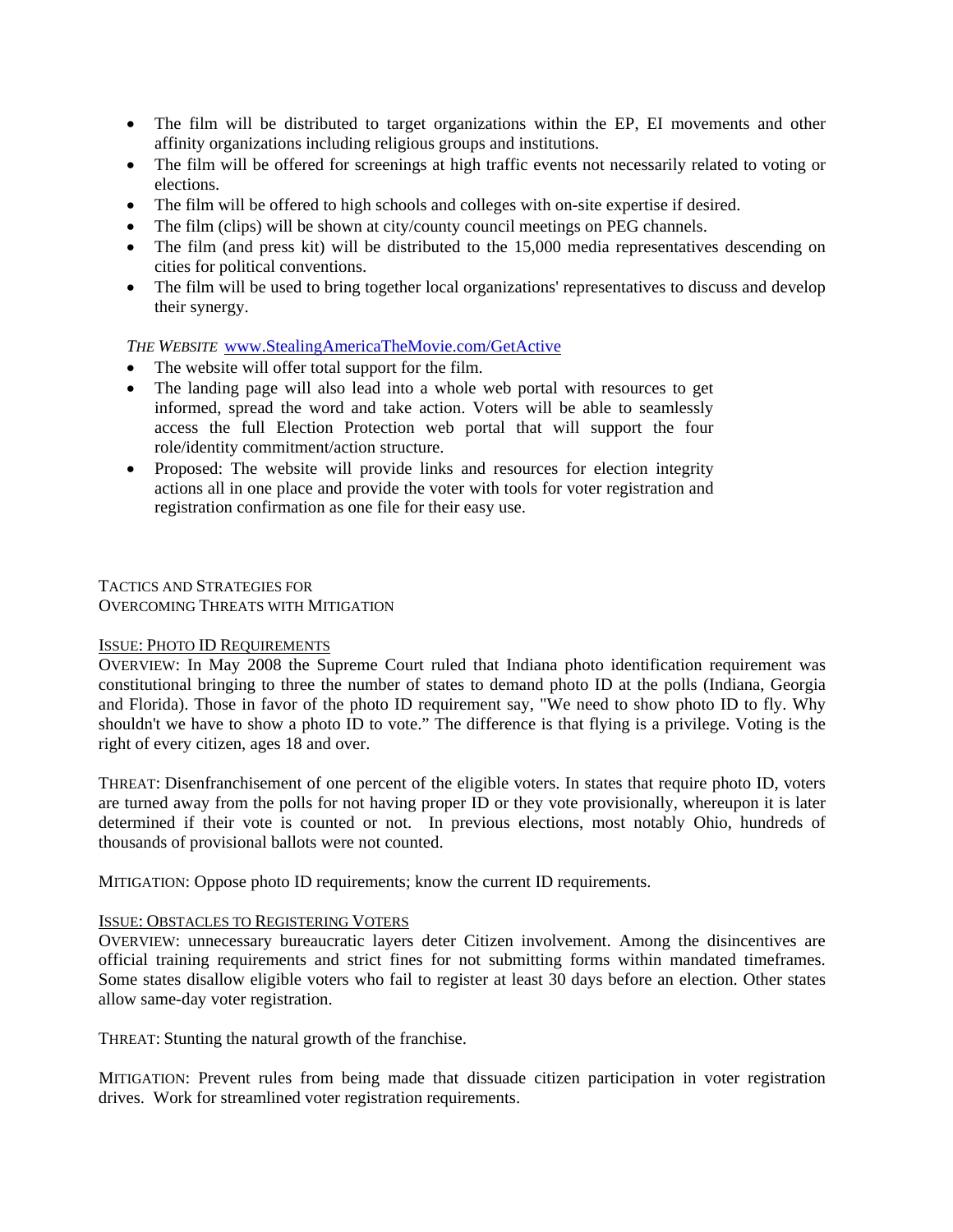# ISSUE: ONLINE REGISTRATIONS

OVERVIEW: While online voter registration can help expand the franchise, the problem is that current technology is neither reliable nor secure enough to ensure that only eligible citizens are able to register. Standards and laws that would allow adequate technology are not in place.

THREAT: Incongruous state and county voter databases make online registration vulnerable to being lost, and vulnerable to registering ineligible voters.

MITIGATION: Oppose online registration until there is public ownership of voter registration technology and improved security standards for maintaining voter files. Ask why security standards can't be raised to the level of online banking and online gambling websites.

# ISSUE: CAGING

OVERVIEW: Caging is a voter suppression tactic used by political campaigns; e.g., sending mail to a targeted group of voters with instructions to sign and return an acknowledgment card. The campaign then creates a list of those whose mail was returned undelivered and challenges the right of those citizens to vote — on the grounds that the voter does not live at the registered address.

THREAT: Disenfranchisement of targeted groups to swing an election.

MITIGATION: Active members of the US Armed Forces, felons, college students, Hispanic voters, and renters need to know their rights. Support anti-caging laws that include stiff penalties for the practice of caging.

# ISSUE: ELIGIBILITY CHALLENGES

OVERVIEW: Eligibility requirements are established by the states and tend to change from election to election. Legislative efforts to reduce eligibility have been the bulwark of the disenfranchisement movement, which seeks to discourage targeted groups from participating in elections. In some states residency requirements, photo ID requirements, proof of citizenship requirements and criminal background checks create unnecessary bureaucratic hassles for eligible voters.

THREAT: Eligible voters are disenfranchised by disinformation campaigns or simply misinformed election workers.

MITIGATION: Assert your right to vote and be prepared to stand your ground even seeking legal help to insure your vote will count. Take written documentation of your voter registration to the polls.

# ISSUE: VOTER ROLL PURGING

OVERVIEW: Many of us first learned about the practice of purging voter rolls after the revelation that voting technology companies removed the names of eligible voters in Florida because they had similar names to convicted felons. Other purge criteria include removing "inactive voters", and voters presumed to be dead or otherwise forcibly relocated. Computerized purges of eligible voters from databases have been prone to error and purposeful manipulation.

THREAT: Denying eligible voters their lawful right to vote.

MITIGATION: Demand public oversight of the management of your state's voter file; support candidates who defend the participation of vulnerable groups of voters.

# ISSUE: UNACCOUNTABLE ELECTED OFFICIALS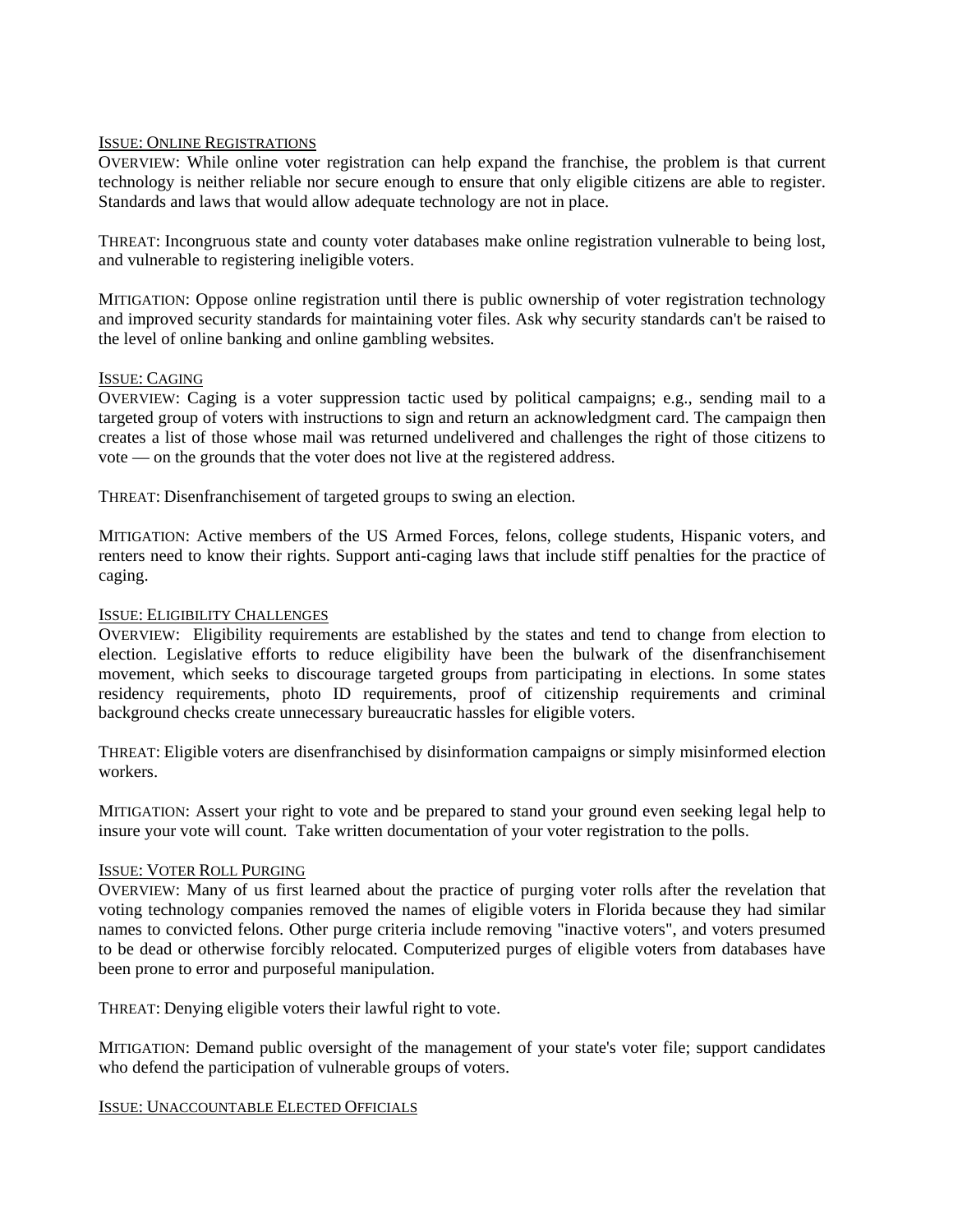OVERVIEW: Voters share the all-too-common experience of supporting a candidate for his or her pledge to be responsive to constituents, only to discover that much of the business of their newly elected or re-elected representative is conducted behind closed doors with little to no public access.

THREAT: Secret meetings where rules, laws and private contracts are devised to unfairly influence elections.

MITIGATION: Demand open records and sunshine laws. Legislative committee hearings and full sessions need to be recorded and archived in mp3 format accessible to the public.

# ISSUE: UNDER-INFORMED AND COMPROMISED MEDIA

OVERVIEW: Few and far between are investigative journalists who are afforded long-term projects. Fewer still are those who study the mechanics of our election. Add the financial liabilities that publishers and broadcasters absorb to prove in an airtight case of fraud, not to mention the possibility of legal suits against them. Add the power and the influence of advertisers.

THREAT: Poor coverage or no coverage of vital issues at stake in how our elections are run. The public mind is swayed in favor of private interest groups.

MITIGATION: Cultivate relationships with trust-worthy reporters who cover electoral matters. Keep them informed of changes and vulnerabilities to publicly-run elections.

# ISSUE: PRIVATE ELECTION SYSTEM VENDORS

OVERVIEW: The Help America Vote Act requires polling places to have either direct recording electronic equipment (DREs) or enhanced voter education to accommodate the disabled community. Major private election systems vendors helped draft the HAVA legislation, and then stood by to provide the equipment, the training, and the personnel to run our elections. Private vendors have assumed powers traditionally consigned to the people their elected representatives like programming voting systems and tabulating votes.

THREAT: High-cost, low-accountability elections.

MITIGATION: Review contracts with vendors. Recommend modifications. Recommend phase out. Recommend cancellation of contracts; recommend legal suits to prove breach of contract by the vendor. (See *qui tam* and false claims suits.)

# ISSUE: PAPER BALLOTS VS. PAPER TRAIL

OVERVIEW: The difference between voting on a paper ballot and voting with a paper trail is that the paper ballot is the official record of voter intent, while the paper trail is only a record of the accuracy of your vote as it was recorded by the DRE. There is also the difference between the durability and readability of the paper. Paper trails are often left on low-quality receipts, which have been shown to be unwieldy when hand-counting.

THREAT: The proliferation of DRE-generated paper trails over the use of paper ballots increases the use of privately owned and operated electronic voting equipment.

MITIGATION: Hand-mark your votes on a paper ballot. Oppose paperless elections, and remind election officials that hand-marked paper is still the gold standard for deriving voter intent around the world.

# ISSUE: KNOW YOUR VOTE SYSTEM

OVERVIEW: The type of voting systems in your county can affect the outcome of elections. The exclusive use of DRE's could cause long lines, as they tend to be slower than the use of paper ballots. Citizens would then be discouraged from voting. Paper ballots tend to have fewer problems with long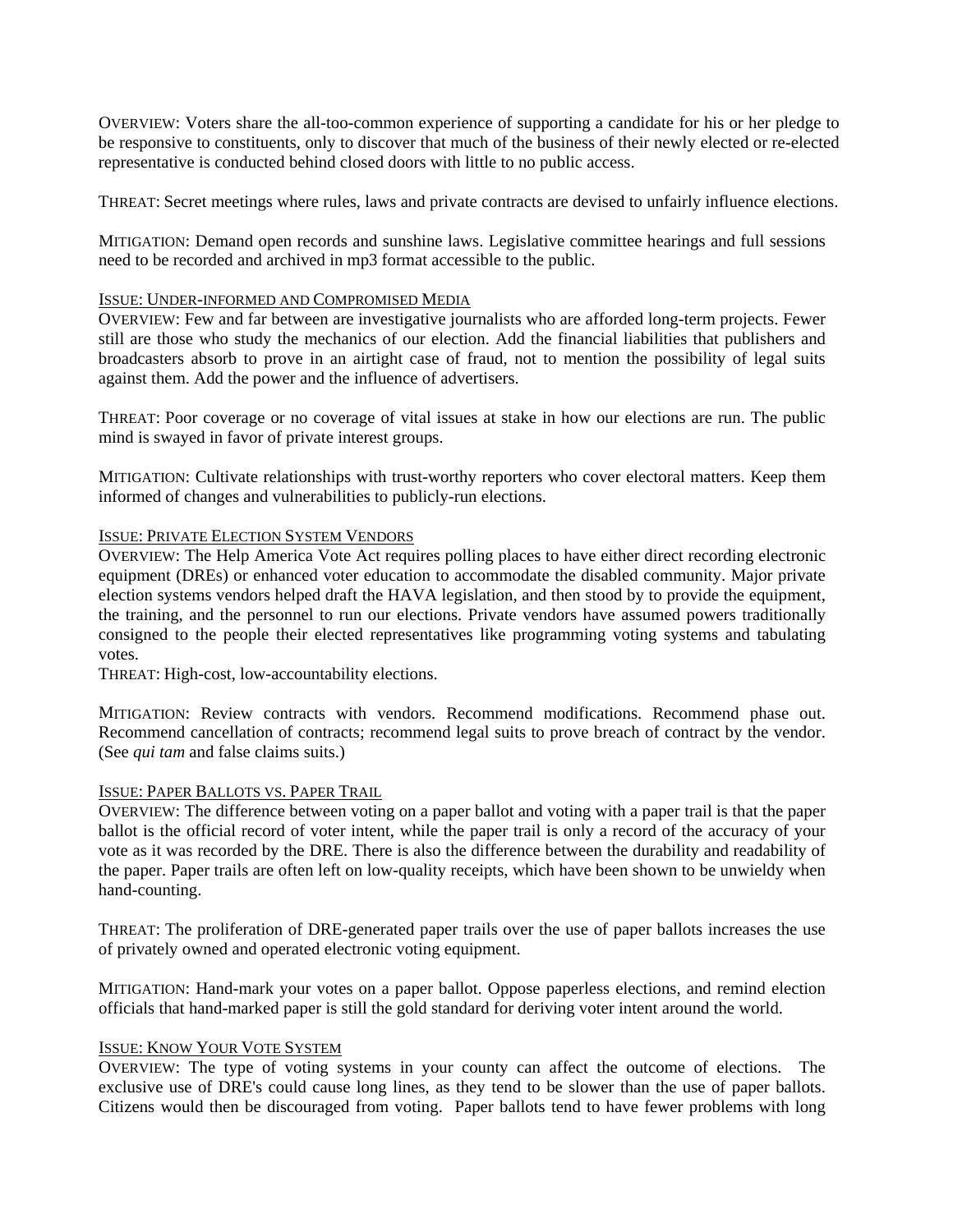# lines being created.

THREAT: Voters will be discouraged from voting if there are long lines.

MITIGATION: Work for the use of paper ballots at the polling sites in your state and county. If early voting is available, vote early if you can vote on a paper ballot at early voting sites.

# ISSUE: PROPORTIONAL ALLOCATION OF EQUIPMENT

OVERVIEW: Long-lines at polling places in major elections are often due to inadequate allocation of electronic voting equipment. In some cases, like in Ohio 2004, disproportionate allocation of equipment in affluent communities made voting quick and easy, while inner city and college voters had wait-times of three, four, five, six hours!

THREAT: Wait times that prevent working class and time-impaired citizens from voting on Election Day.

MITIGATION: Vote early. Vote on paper. Query election officials about allocation of equipment and their plans for reducing wait-times on Election Day.

# ISSUE: OFFICIAL SOURCES VS. UNOFFICIAL SOURCES

OVERVIEW: Both official sources and unofficial sources can be wrong about important information that effects the right to vote. Incorrect information is often given to citizens about the location of polling sites or the dates when voting can be done. This information can come as fliers on doors, post cards in the mail or phone calls.

THREAT: Misinformation and disinformation that misleads and disenfranchises voters.

MITIGATION: Fact checks and get multi-source confirmation of important voter information.

# ISSUE: PROVISIONAL BALLOTS

OVERVIEW: Provisional Ballots are used when a citizen's name does not appear on the voter rolls at a polling site. The citizen is then given a ballot that is "set aside" until eligibility is determined by county election officials. Often these provisional ballots are not counted. Errors in the voter databases can exacerbate this problem and create many more provisional voters than would normally be expected.

THREAT: Uncounted votes and inaccurate election results.

MITIGATION: Check voter registration status and check with election officials to find the correct polling location. Take proof of voter registration and the proper ID to the polls. Call after the election to verify that your ballot has been accepted for counting.

# ISSUE: MAIL-IN BALLOTS

OVERVIEW: Many cash-strapped states and counties try to institute a mandatory mail-in ballot to save money on running precinct-polling places. Mandatory mail-in ballots compromise the secret ballot. Union hall voting night, post-church service voting and kitchen table family voting, where the intimidation factor might be huge, could become commonplace. Vote buying would be easier. Mail ballot voting could be easier for rural voters; however, many rural voters like the social nature of voting in person at the polling place.

THREAT: Low-income voters, infrequent voters, new residents, and transient populations do not receive a ballot and do not vote. Election results are vulnerable to large tabulation errors or manipulation.